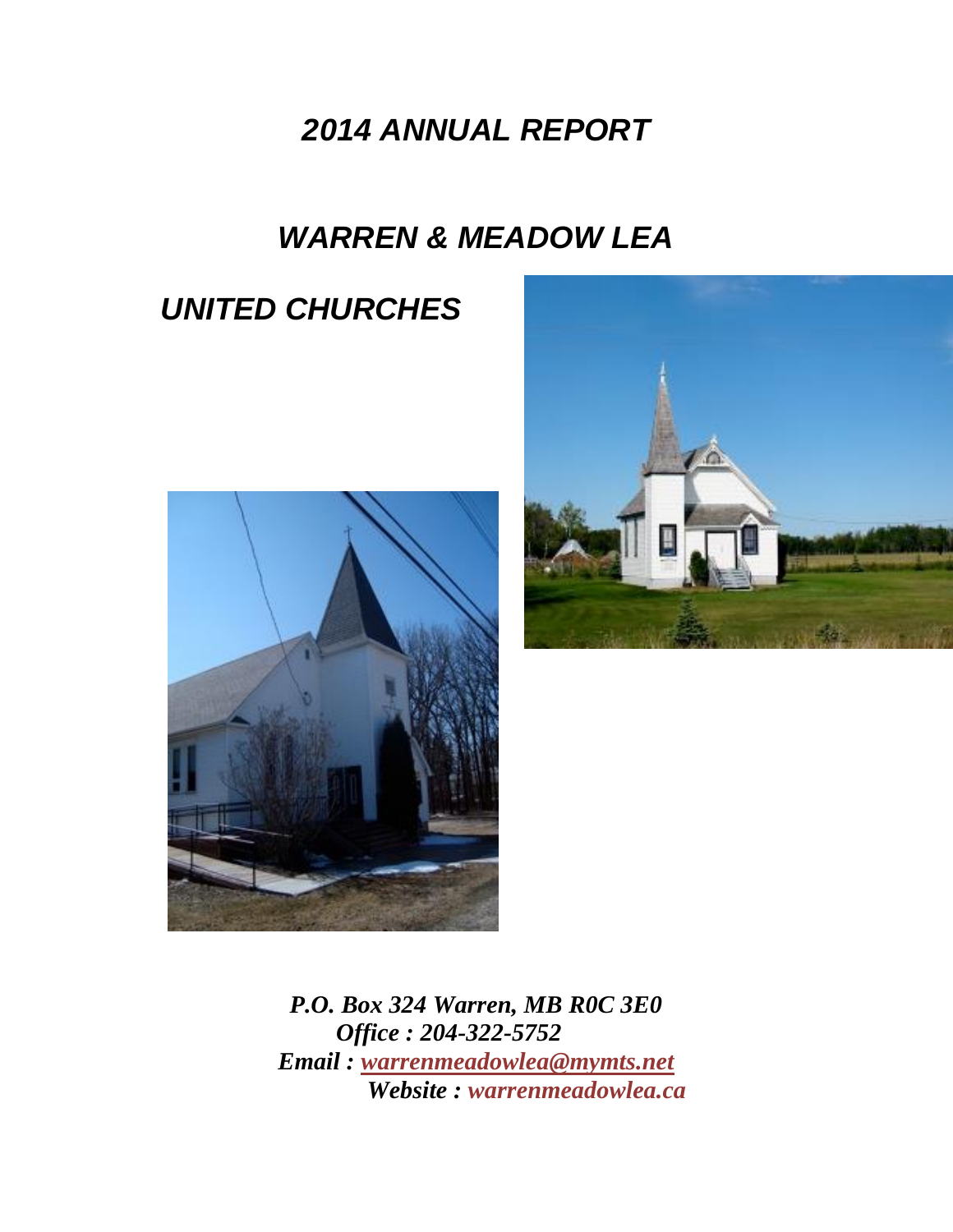## **Contents**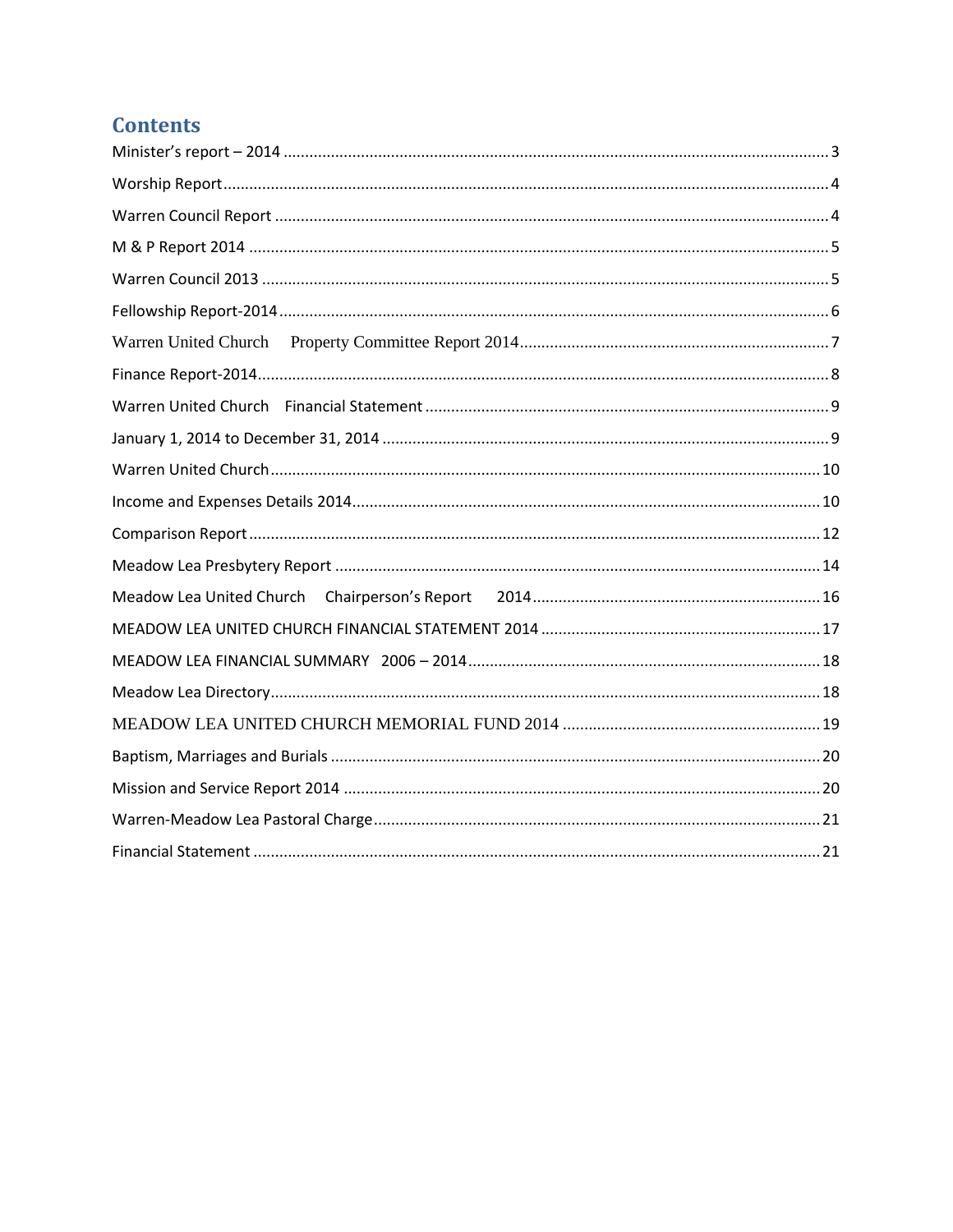#### <span id="page-2-0"></span>**Minister's report – 2014**

#### Rev Robert Humble

The winter of 2014 was the coldest one on record since 1898! We certainly experienced its effects in Warren and Meadow Lea, with 4 Sunday services and Ash Wednesday being cancelled due to winter storms. However, when the winter snows receded, we made real headway in church programming and outreach.

For the first time in many years, we were able to mount a successful Vacation Bible School. 17 children experienced a day of "Walking with Jesus", and left at the end of the program with a prayer shawl of their very own, decorated with symbols they had created in their class. This was an enormous achievement. My thanks to the teachers and helpers who gave their time and energy so freely to the children.

We were also able to begin seasonal worship services in Lions Manor, Stonewall, offering services on Palm Sunday, and early Advent. Communion was served on both occasions; and these events were well attended. Our Fellowship Committee hosted a wonderful tea after each service; and attendees lingered for warm conversation.

Our digital notice board at Warren was installed by the Property Committee and put into service. The sign provides another means to communicate our service times and locations on the pastoral charge – as well as accurately indicating just how cold it is. That surely constitutes a community service!

The prayer shawl ministry, begun many years ago, continues to be meaningful. All those who received prayer shawls during our visits to homes and hospitals were very appreciative. So far, we have not given a prayer shawl to the same person who produced it! This is nothing short of a miracle.

Both of our churches continued their solid and consistent support of the Mission and Service fund. In addition to our M and S givings, our contributions to the Interlake Food Bank, Nova House, the Christmas Cheer Board, and local emergencies, conveyed that "mission begins at home". Thank you for your open generosity toward others.

With regard to ministry that can be measured by statistics, I presided at 1 baptisms, 1 wedding, and 5 funerals. Care was given to planning our services of Communion, so that they alternated regularly between our two churches. My thanks to the Worship Committee, who helped plan this work.

After much discussion, Heather and I have made the decision to move closer to her parents in Ontario. I expect that our last service together will be in mid-June 2015. This decision has been difficult for us. We will hold you all in our hearts, and prayers.

With great respect and deep affection,

Robert.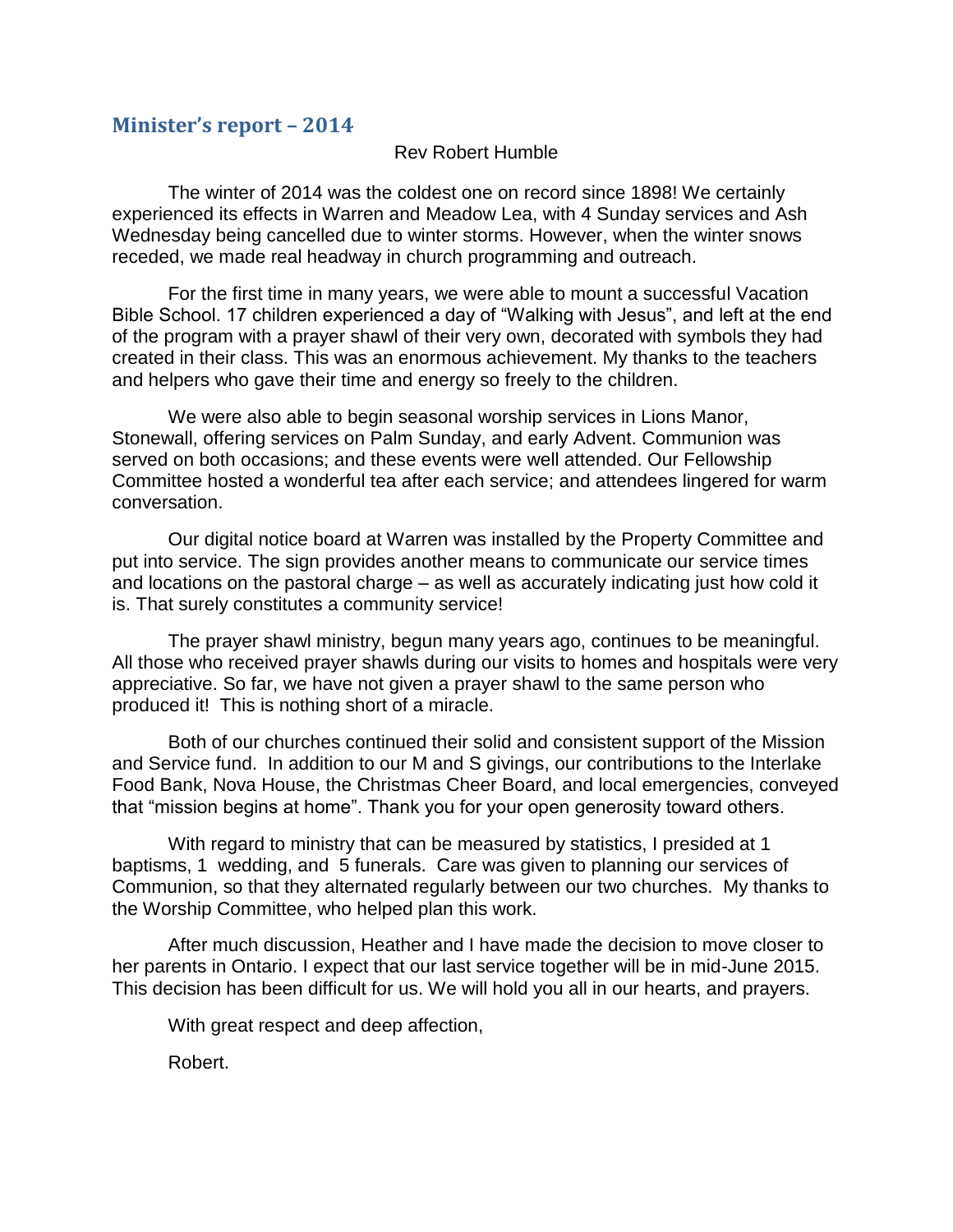## <span id="page-3-0"></span>**Worship Report**

Worship committee members:Rev,Robert Humble, Barb Riddell, Judith Hamilton, Eileen Smith, Wendy o'Neill, Sandra Keen, Lori Anne Lobb, Judy Baldwin, Pat Hogg (chair), and quite often Heather Bell would join us.

It's been a good year and we have thrived under Robert's leadership. We had quarterly meetings in which were planned, with Robert, the services for each Sunday. We coordinated and assisted in eight communion services including a Presbytery meeting at Warren, The Picnic in the Park and two at Lions Manor. New this year, we changed the World Day of Prayer to an evening to accommodate men, women and families. This year was prepared by Christians in Egypt, and more than 170 countries around the world pray together in solidarity on that day. A Thanksgiving Graduation service was held in June, with a young cancer survivor as guest speaker.

We took two Sunday services when Robert was away. We had "Second Chance" come and sing out of More Voices to familiarize us with those songs and The Quarry Choristers came and shared an evening of song with us to a packed Church.

We try to keep on top of the changing of the seasonal clothes and decorations as well as any special services of Thanksgiving or Christmas We are responsible for Sunday morning greeters and we thank all of you for offering to take a turn in helping out.

Unfortunately our Sunday School is struggling. We must continue to hope and pray that this will change and always work toward, and be open to new ideas on how we can improve attendance. A big thank you to Robert and the committee for your willingness and time in helping with the worship of our Church.

<span id="page-3-1"></span>God Bless. Pat Hogg

## **Warren Council Report**

Another year has passed and our church seems to be very much alive and going strong. I'd like to take this time to thank all the groups for their help in putting on events and to the entire congregation for their support. Thankfully we made it through the year without any catastrophes. The water main break by the church Christmas Eve could have been a lot worse if it had happened during the night .Luckily our dedicated caretaker came in the late afternoon to make sure the church was ready for the Christmas Eve service and saw the water coming up by the sign and called for help. Thank you Ruth, for your diligence.

Robert has been a blessing to our churches and brought excitement back in Sunday services. Unfortunately due to family health issues Robert and Heather are leaving us and moving back to Ontario to be closer to Heather's parents. I will hate to see them leave and miss them very much but wish them well and all the best in the future.

Linda MacMillan Council Chair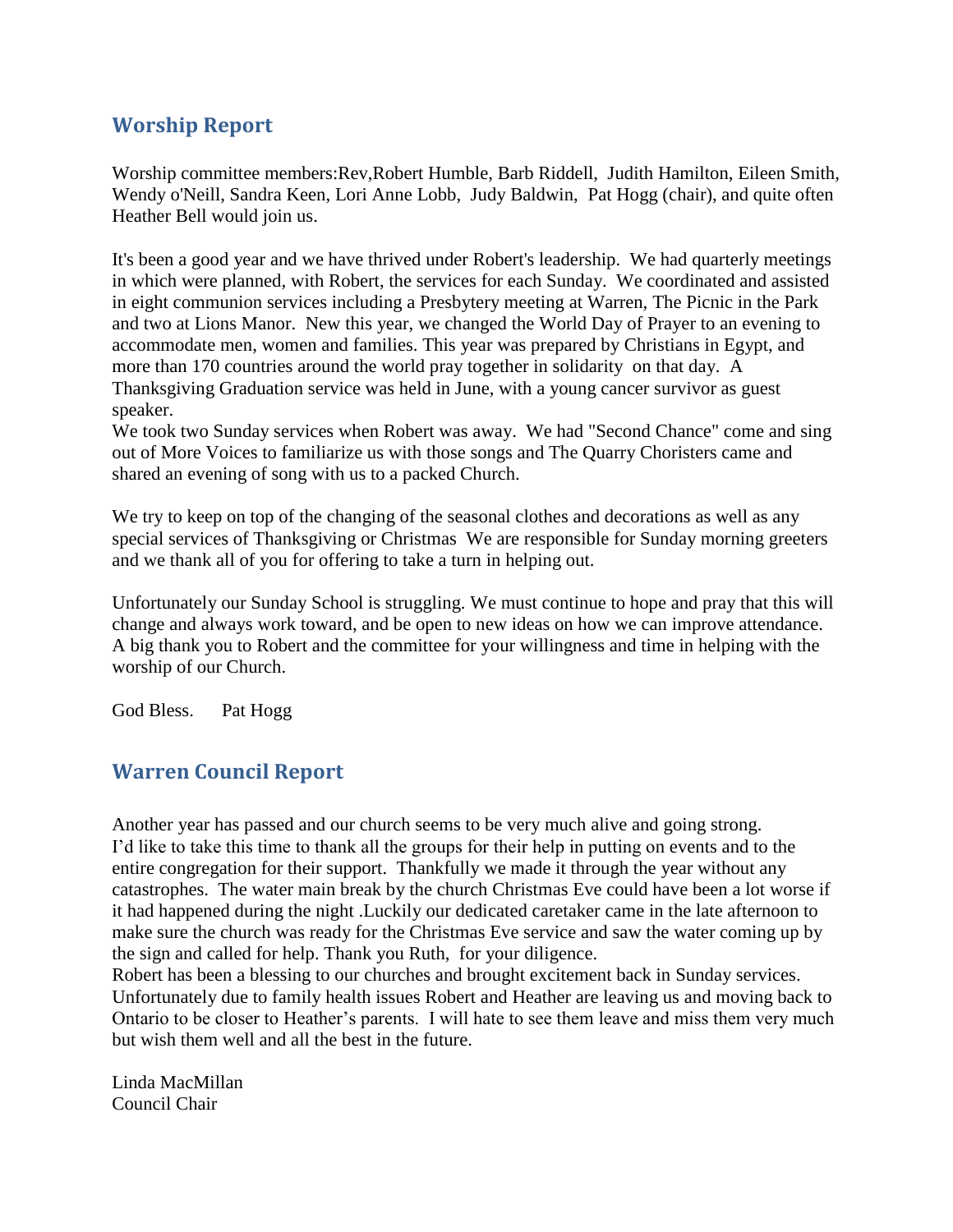### <span id="page-4-0"></span>**M & P Report 2014**

Both our churches have had Stimulating and blessed year.

Our Minister, Robert has been providing us with thought provoking and interesting sermons. Evan to Xmas Eve waterline break. The services have energy and lots of laughter. The joint services continue to work well, with more people in the pews at both churches.

Again it has been a quiet year for the M  $&$  P committee; everything seems to be running smoothly. Edith Macmillan has been doing a great job as secretary. Between them; Edith and Robert make sure things run smoothly. Again we thank all committee members for your faithful work for our charge.

Please contact any of the M & P committee if you have any comments or concerns.

Laura Johnson Sandra Keen Loralee Proctor , Wendy Ungar Les Kelly

Respectfully submitted by: *Les Kelly, Chair M & P*

## <span id="page-4-1"></span>**Warren Council**

#### **2013**

| <b>Name</b>         | <b>Title</b>     | Phone #          | email address               |
|---------------------|------------------|------------------|-----------------------------|
| Val Debeuckelaere   | Treasurer P.C.   | 204-467-5020 (w) | veldine@mts.net             |
|                     |                  | 204-322-5498 (h) |                             |
| <b>Betty Kelly</b>  | Chair ML         | 204-856-9733 (w) | betty@the-kellys.ca         |
| Linda MacMillan     | Chair Warren     | 204-322-5385     | twomacs@mts.net             |
| Lynne Lasuik        | Secretary        | 204-322-5164     | llasuik@mymts.net           |
| Margaret Munroe     | Alternate        | 204-322-5341     | msmunroe36@gmail.com        |
| Faye Mason          | Treasurer        | 204-322-5109     | rayfaye@mts.net             |
| Pat Hogg            | Worship          | 204-322-5617     | pathogg@mts.net             |
| Ed Debeuckelaere    | Property         | 204-322-5498     | veldine@mts.net             |
| <b>Barb Fairlie</b> | Fellowship       | 204-383-5868     | fairlie1@mts.net            |
| David Fairlie       | Finance          | 204-383-5868     | fairlie1@mts.net            |
| Laura Johnson       | <b>M &amp; P</b> | 204-779-7791 (w) | laura@empire-machinery.com  |
|                     |                  | 204-383-5017 (h) | kjohn@mts.net               |
| <b>Wendy Unger</b>  |                  | 204-467-8889     | w e unger@hotmail.com       |
| Loralee Proctor     |                  | 204-383-5017     | leproctr@mts.net            |
| Rev. Robert Humble  |                  | 204-480-7487 (h) | rev.robert.humble@gmail.com |
|                     |                  | 204-461-2722     |                             |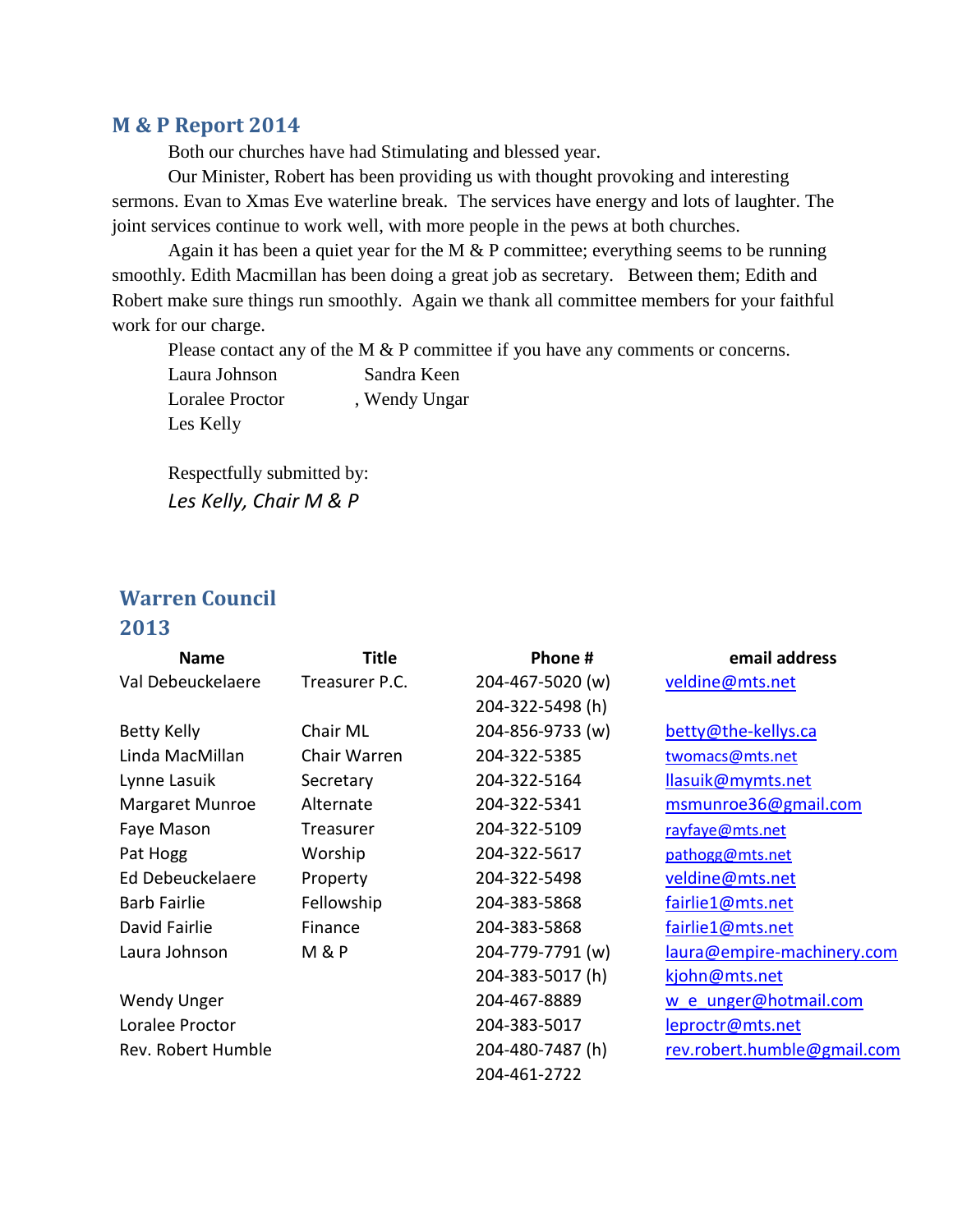## <span id="page-5-0"></span>**Fellowship Report-2014**

The fellowship committee members are: Barb Fairlie-chairperson, Vel Debeuckelaere, Eileen Smith, Faye Mason, and two new members were added to this group, Sharon Kapchinsky, and Shirley King.

The Coffee Fellowship Sundays have continued to allow a great opportunity for people from both the Warren and Meadow Lea Churches to visit over a cup of coffee and a cookie following the service. The lunches have been provided by both congregations and have continued to alternate on a monthly basis. The committee also organized the outdoor BBQ service at Warren Park on September  $7<sup>th</sup>$  and the Living Nativity on December  $7<sup>th</sup>$ .

Something new on our agenda was the two church services held in the multi- purpose room at Lion's Manor in Stonewall on Palm Sunday, April 6<sup>th</sup> and the first Sunday of Advent, November 30<sup>th</sup>. Those in attendance reported a most enjoyable afternoon and all the desserts were very much appreciated.

A bigger undertaking and new project again was providing the morning coffee break and lunch for the Selkirk Presbytery meeting held in Davidson Hall on Saturday, April  $26<sup>th</sup>$ . The Warren ladies prepared the food in the morning while the Meadow Lea ladies assisted with the clean-up in the afternoon.

*Observor* subscriptions were sent away last March and 4 new subscribers were added to the list.

The Lenten and Advent calendars were once again made by Faye and the proceeds from these were sent to M&S.

A total of 28 sympathy and 25 get well cards were sent out in 2014. Thanks to Eileen Smith for continuing to act as the 'community friendship' representative.

On Palm Sunday, a total of 34 trays of dainties were put together and delivered to the many sick, bereaved, shut-in, or senior residents of Warren, Meadow Lea and Stonewall.

Margaret Riddell, author of "Wolf River", and a former resident of Warren, was our guest speaker at our Spring Potluck Supper held on Wed. May  $7<sup>th</sup>$ . As usual, the potluck meal was so delicious and all in attendance reported having a most enjoyable evening.

About 28 prayer shawls were delivered this past year. Included in this total were the prayer shawls received by all the children in attendance at Vacation Bible School in July.

The Mitten Tree was heavily adorned again this past December with numerous knitted mittens, gloves, toques, scarves, and slippers. These items were greatly appreciated by the Stonewall and District Cheer Board. A special thank you goes to Faye Mason for once again organizing this activity.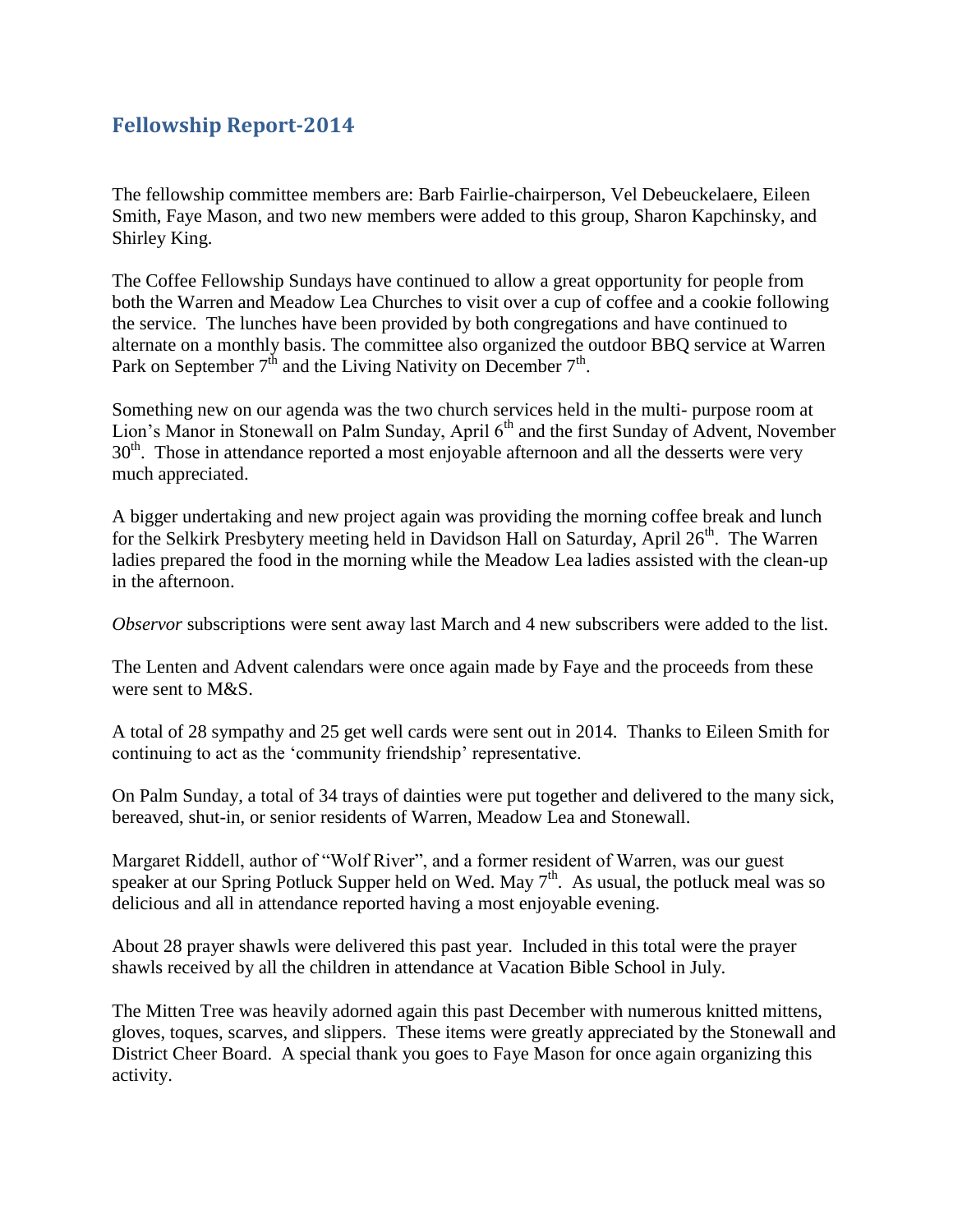The church again looked very radiant on Christmas Eve as 21 poinsettias, purchased in memory of loved ones, decorated the sanctuary. Nine plants were designated to be delivered to community members.

Thank you to the dedicated members of the fellowship committee and all the church members of Warren and Meadow Lea who have assisted this past year by offering continued support for our many endeavors. Your ongoing work of knitting, baking, delivering, and visiting has been so much appreciated.

<span id="page-6-0"></span>Respectfully submitted, Barb Fairlie

#### **Warren United Church Property Committee Report 2014**

 A minimal number of projects were undertaken in 2014. The washrooms were upgraded with new sinks and cabinets, new toilets, new handrails and new towel dispensers. Painting in the bathrooms, hallway, and storage area was done to brighten the rooms up. A new and lighter trap door was built and installed. Other small repairs and maintenance are always ongoing and were carried out as needed.

 Through the memorial funds a new digital sign was installed by adding extensions to the existing sign framework and wiring for power and the computer so changes can be made from the office. The equipment was up and running in late fall.

 Christmas Eve brought excitement as a water main on the street sprung a gusher and water ran into the basement. The sump pumps installed three years ago worked well and damage was minimal; just a little cleanup was needed. The insurance company finally came through and a new roof will be installed early in the new year. Insulation which is badly needed will be added in the sanctuary and part of Davidson Hall. This should bring our heating costs down. Repairs to the ceiling will also be done at the same time.

 With your continued support we will achieve our goals of presenting an inviting and comfortable building to meet and worship in.

As always any ideas and suggestions are welcome.

 Your Property Committee Tom and Barb Riddell Barry and Judy Baldwin Ed Debeuckelaere (chair)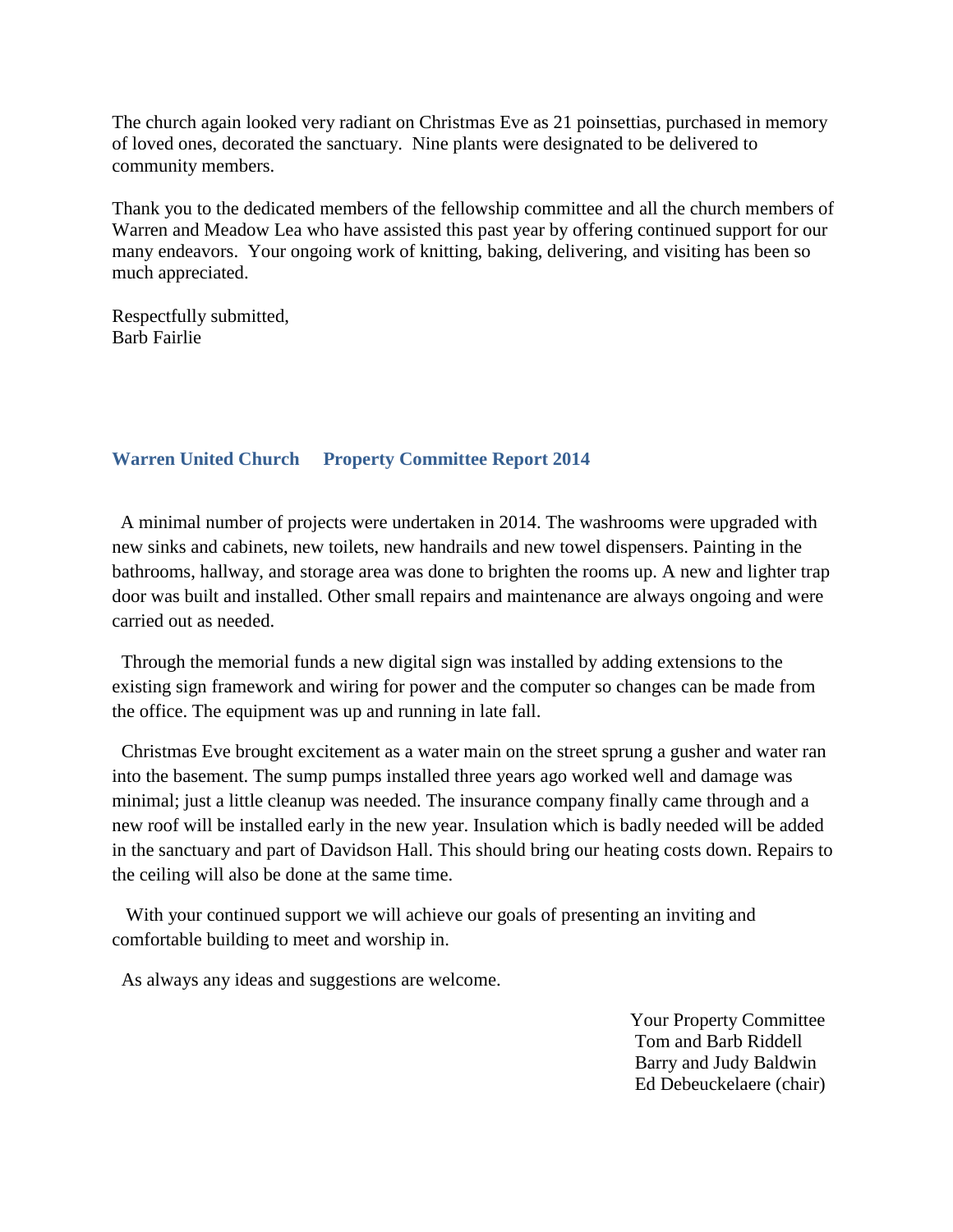## <span id="page-7-0"></span>**Finance Report-2014**

After looking through the financial statement that Faye has submitted for the Annual report, Warren United Church appears to be in a rather sound financial position. This is possible because of the commitment and support of the congregation and community.

I would like to say a special "Thank You" to everyone who supported Warren United Church with monetary givings or donations of time or talent to make every undertaking a successful and worthwhile endeavor. Thank you.

Fundraising is a very important part of most organizations that need funds but have no marketable assets. The four main fundraisers held this past year were: Quiz Nite, Garage Sale (hot dogs), the Fall Supper, and Fashion Show. All four events were very successful because of the time given and talents of our church members who gave of themselves and supported our cause.

We have added an electronic sign to the front of the church to better announce the events of the church. The funds for the sign were taken from the Memorial Fund. We had quite a large amount of money in this account which cannot be used for day to day expenses. This money can only be used for special projects that are designed to enhance our church environment. I thank the people that make donations in memory of friends or family and I hope that we honor their memory with our special projects, as that is definitely our intentions.

In closing, I must point out that we cannot be complacent and must continue to fundraise to support our church and its participation in a better world.

Respectfully submitted, David Fairlie Chair of Finance Committee members: Faye Mason, Debbie Buchanan, Doris Hunter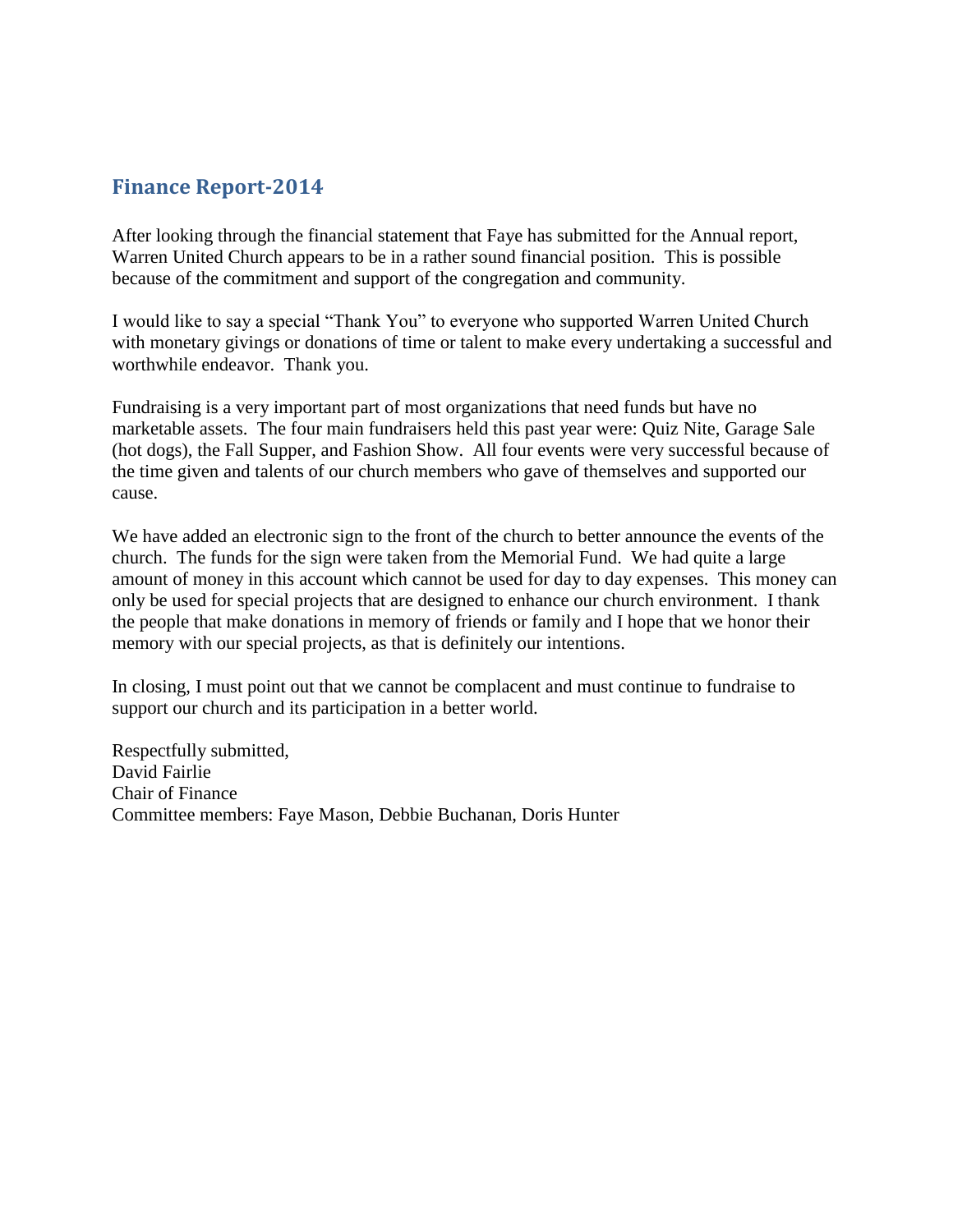## <span id="page-8-1"></span><span id="page-8-0"></span>**Warren United Church Financial Statement**

## **January 1, 2014 to December 31, 2014**

 **Income Expenses**

| <b>Offerings</b>              | 23,678.65 | Allocation               | 33,029.60 |
|-------------------------------|-----------|--------------------------|-----------|
| M & S Contributions           | 2,779.04  | M & S Allocation         | 2,786.93  |
| <b>General Revenue</b>        | 1,282.64  | Fund-raising             | 6,425.87  |
| Fund-raising                  | 18,541.62 | Property                 | 11,285.48 |
| <b>Fall Canvass</b>           | 5,765.00  | Finance                  | 1,394.08  |
| <b>Memorial Donations</b>     | 920.00    | Fellowship               | 267.50    |
| Interest Income               | 423.91    | <b>Memorial Projects</b> | 3,286.47  |
| Rental Income                 | 1,130.00  | Subscriptions            | 51.43     |
| 100 <sup>th</sup> Anniversary | 50.00     | <b>Sunday School</b>     | 2.64      |
|                               |           | Worship                  | 289.32    |

**Total Income 54,570.86 Total Expenses 58,819.32**

#### **Bank Balances as of December 31, 2014**

| $C\text{IBC}$ - Chequing       | 33,705.75 |  |
|--------------------------------|-----------|--|
| CIBC - Memorium                | 5,681.00  |  |
| $C\text{IBC} - \text{GIC}$     | 26,425.91 |  |
| Sunova - Savings               | 19,450.91 |  |
| Sunova - Share                 | 5.00      |  |
| Sunova Surplus Share           | 1.11      |  |
| Outstanding Deposits Dec 31/14 | 800.00    |  |
| Oustanding Cheques Dec 31/14   | 298.00    |  |
| Overpayment to M&S             | 7.89      |  |

Prepared and submitted by

Faye Mason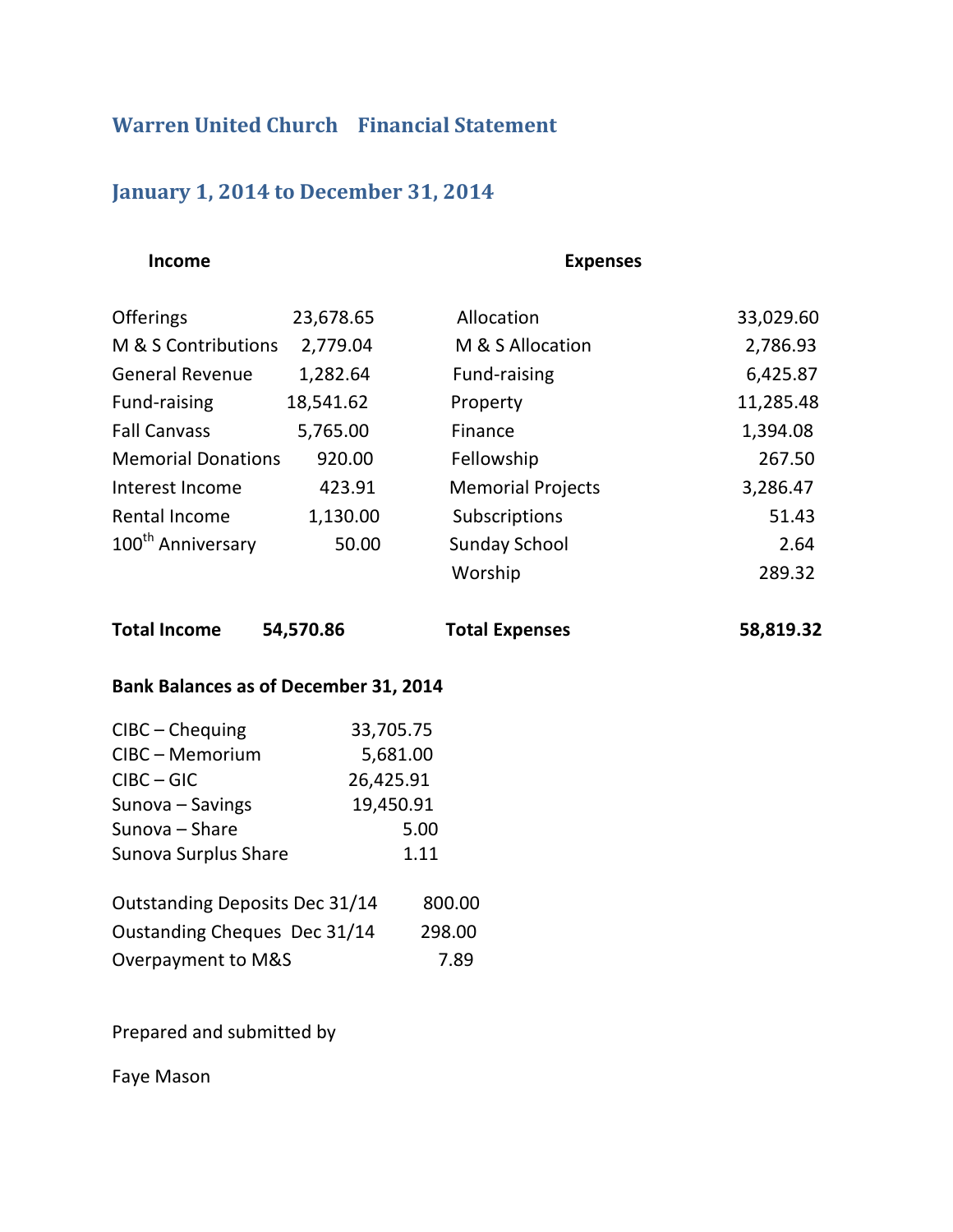## <span id="page-9-1"></span><span id="page-9-0"></span>**Warren United Church**

## **Income and Expenses Details 2014**

## **Income**

| <b>Offerings</b>              |                                                   | 23,678.65 Includes non envelope, envelope and PAR |  |
|-------------------------------|---------------------------------------------------|---------------------------------------------------|--|
| <b>M&amp;S</b>                | 2,779.04 Includes envelope, PAR, advent, lent and |                                                   |  |
|                               |                                                   | Suddan Relief                                     |  |
| <b>General Revenue</b>        |                                                   |                                                   |  |
| Donation                      | 593.89                                            |                                                   |  |
| 100 <sup>th</sup> Anniversary |                                                   | 50.00 DVDs & history books                        |  |
| <b>Grants and Rebate</b>      | 99.00                                             |                                                   |  |
| <b>Fundraising</b>            |                                                   |                                                   |  |
| <b>Fall Supper</b>            |                                                   | 11,507.65 Includes bake sale                      |  |
| <b>Other Fundraising</b>      | 7,033.97                                          | Garage sale, quiz nite, fashion show,             |  |
|                               | dinner                                            |                                                   |  |
| <b>Fall Canvass</b>           | 5,765.00                                          |                                                   |  |
| <b>Memorial Donations</b>     | 920.00                                            |                                                   |  |
| Interest Income               | 423.91                                            |                                                   |  |
| Rental Income                 | 1,130.00                                          |                                                   |  |
| Other                         | 589.75                                            |                                                   |  |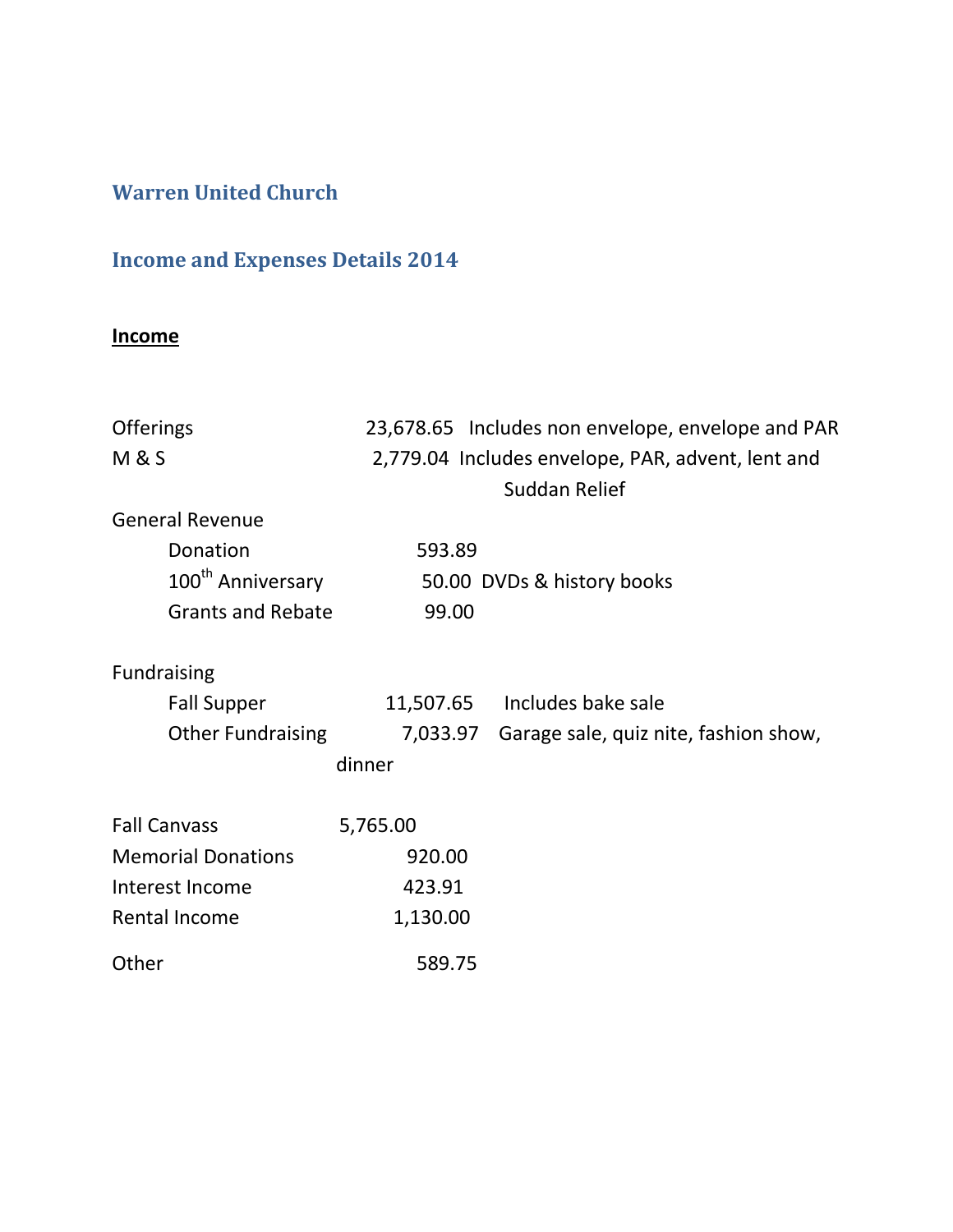## **Expenses**

| Allocation                       | 33,029.60 | Payments to Pastoral Charge          |
|----------------------------------|-----------|--------------------------------------|
| <b>M&amp;S</b>                   | 2,786.93  | M & S contributions made for 2014    |
| Finance                          | 1,394.08  | Includes postage courier, Bursaries, |
|                                  |           | Fall Canvas and supplies)            |
| <b>Fall Supper</b>               | 3,696.11  |                                      |
| <b>Other Fundraisers</b>         | 2,729.76  |                                      |
| Property                         |           |                                      |
| Maintenance                      | 346.75    |                                      |
| Caretaking                       | 2,100.00  |                                      |
| <b>Caretaking Supplies</b>       | 187.97    |                                      |
| Gas - Equal Payment Plan         | 38.07     |                                      |
| Gas - Actual Usage               | 1,352.29  |                                      |
| Hydro - Equal Payment Plan 61.38 |           |                                      |
| Hydro - Actual Usage             | 1,209.78  |                                      |
| Insurance                        | 2,431.04  |                                      |
| Pest Control                     | 283.38    |                                      |
| Renovations                      | 2,275.17  |                                      |
| <b>Snow Cleaning</b>             | 175.00    |                                      |
| <b>Taxes</b>                     | 98.57     |                                      |
| Water                            | 638.80    |                                      |
| Other                            | 87.28     |                                      |
| <b>Total Property</b>            | 11,285.48 |                                      |
|                                  |           |                                      |

| Fellowship              | 267.50   |                               |
|-------------------------|----------|-------------------------------|
| Worship                 |          | 289.32 supplies for worship   |
| <b>Subscriptions</b>    |          | 51.43 UC directory & Observer |
| <b>Sunday School</b>    | 2.64     |                               |
| <b>Memorial Project</b> | 3,286.47 |                               |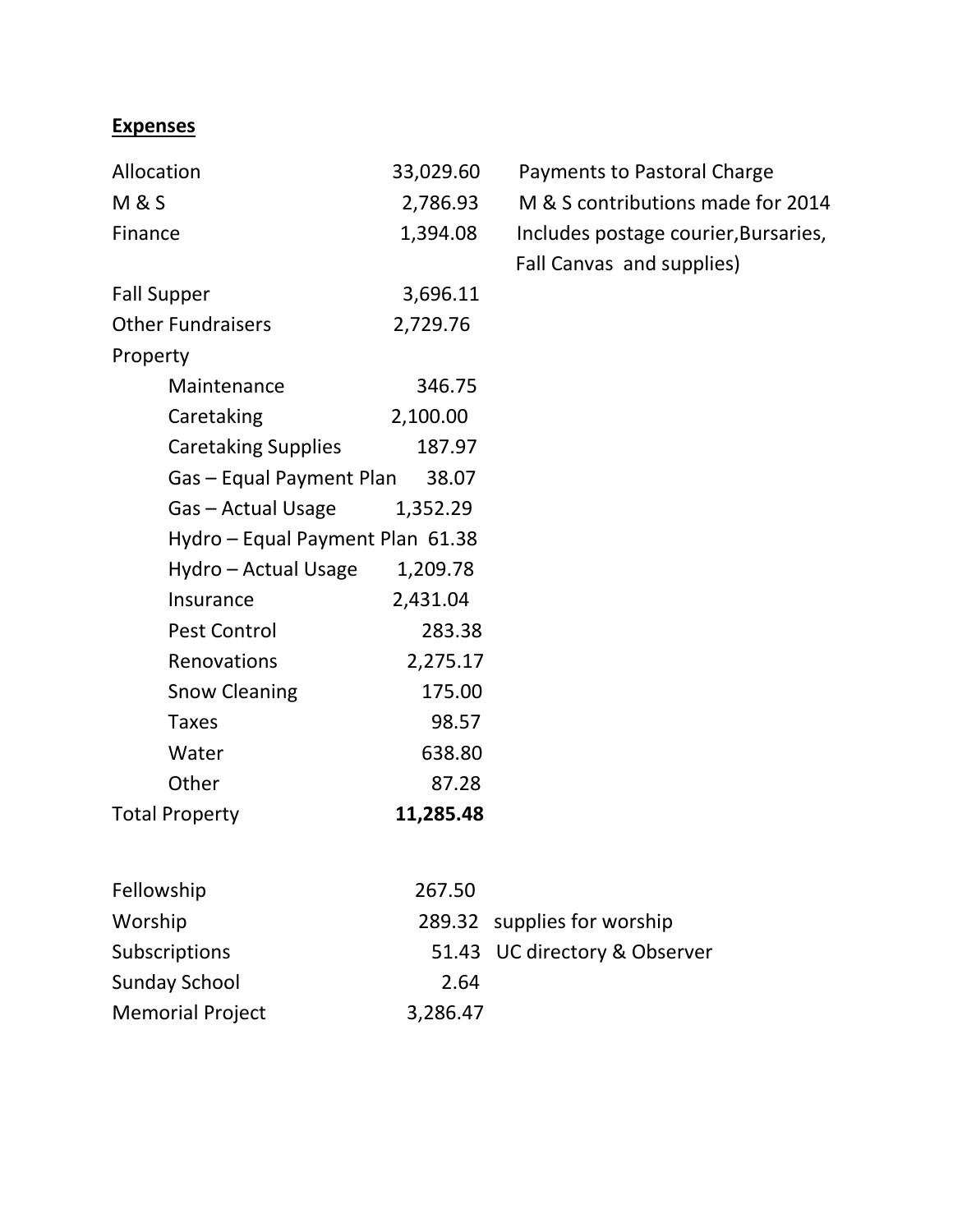# <span id="page-11-0"></span>**Comparison Report**

|                   |       | <b>Warren United Church</b>                                                                                                                                                                               |                           |                                                           |
|-------------------|-------|-----------------------------------------------------------------------------------------------------------------------------------------------------------------------------------------------------------|---------------------------|-----------------------------------------------------------|
|                   |       |                                                                                                                                                                                                           |                           |                                                           |
|                   |       |                                                                                                                                                                                                           |                           |                                                           |
|                   |       | <b>Actual</b>                                                                                                                                                                                             | <b>Budget</b>             | 2013                                                      |
|                   |       | \$23,678.65                                                                                                                                                                                               | \$30,000.00               | \$29,495.95                                               |
|                   |       | \$2,779.04                                                                                                                                                                                                |                           | \$2,993.21                                                |
|                   |       | \$24,306.62                                                                                                                                                                                               | \$13,500.00               | \$23,244.59                                               |
|                   |       |                                                                                                                                                                                                           |                           | \$10,166.75                                               |
|                   |       | \$7,033.97                                                                                                                                                                                                |                           | \$4,132.84                                                |
|                   |       |                                                                                                                                                                                                           |                           | \$8,945.00                                                |
| General Revenue   |       | \$1,282.64                                                                                                                                                                                                |                           | \$283.53                                                  |
|                   |       | \$1,130.00                                                                                                                                                                                                | \$500.00                  | \$740.00                                                  |
|                   |       | \$920.00                                                                                                                                                                                                  |                           | \$175.00                                                  |
| Interest Income   |       | \$423.91                                                                                                                                                                                                  |                           | \$428.51                                                  |
| 100th Anniversary |       | \$50.00                                                                                                                                                                                                   |                           | \$4,463.20                                                |
| Sunday School     |       |                                                                                                                                                                                                           | \$400.00                  |                                                           |
|                   |       |                                                                                                                                                                                                           | \$1,350.00                |                                                           |
|                   | Total | \$54,570.86                                                                                                                                                                                               | \$48,850.00               | \$61,823.99                                               |
|                   |       | Weekly Offering/Fall Canvass/PAR<br><b>Mission and Service Contributions</b><br>Finance-Fundraising<br>Fall Supper and Bake Sale<br><b>Fundraisers</b><br><b>Fall Canvas</b><br><b>Memorial Donations</b> | \$11,507.65<br>\$5,765.00 | <b>Income and Expense Comparison Report</b><br>\$3,100.00 |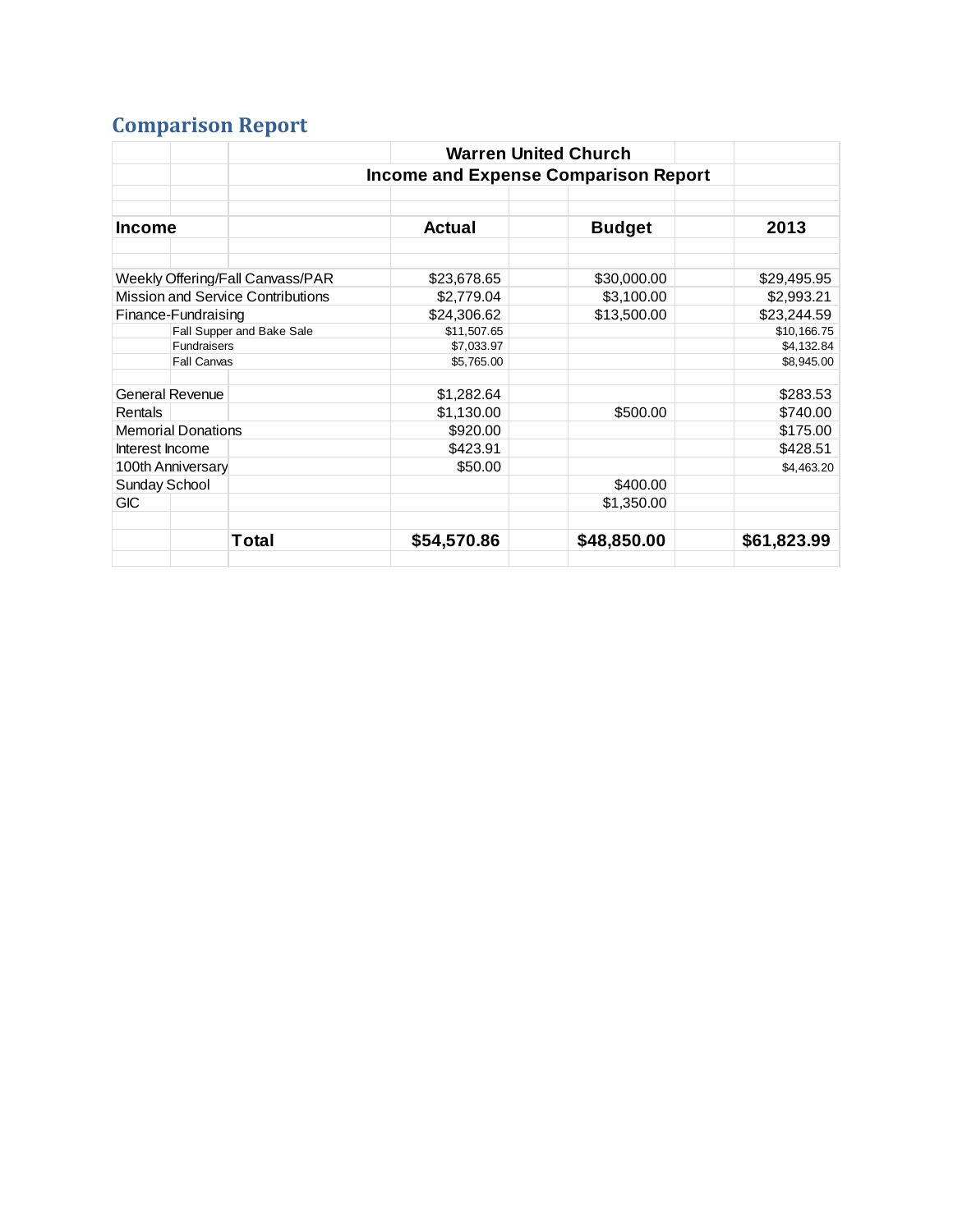|                            |                             | <b>Warren United Church</b>                 |               |             |
|----------------------------|-----------------------------|---------------------------------------------|---------------|-------------|
|                            |                             | <b>Income and Expense Comparison Report</b> |               |             |
|                            |                             |                                             |               |             |
|                            |                             |                                             |               |             |
| <b>Expenses</b>            |                             | <b>Actual</b>                               | <b>Budget</b> | 2013        |
| Allocation                 |                             | \$33,029.60                                 | \$32,000.00   | \$30,976.50 |
| <b>Mission and Service</b> |                             | \$2,786.93                                  | \$3,100.00    | \$2,993.21  |
| Finance - Fund Raising     |                             | \$7,819.95                                  | \$5,000.00    | \$6,795.29  |
| Fall supper                |                             | \$3,696.11                                  |               | \$3,533.71  |
| Fundraisers                |                             | \$2,729.76                                  |               | \$1,986.63  |
| <b>General Expenses</b>    |                             | \$1,394.08                                  |               | \$1,274.95  |
| 100th Anniversary          |                             |                                             |               | \$3,734.99  |
| Fellowship                 |                             | \$267.50                                    | \$200.00      | \$201.96    |
|                            |                             |                                             |               |             |
| Worship                    |                             | \$289.32                                    | \$200.00      | \$196.40    |
| Presbytery                 |                             |                                             | \$150.00      | \$0.00      |
| Sunday School              |                             | \$2.64                                      | \$200.00      | \$399.56    |
| Property                   |                             | \$11,285.48                                 | \$8,000.00    | \$9,192.13  |
| Maintenance                |                             | \$346.75                                    |               | \$1,268.40  |
|                            | <b>Care-taking Supplies</b> | \$187.97                                    |               | \$49.84     |
| Care-taking                |                             | \$2,100.00                                  |               | \$2,175.00  |
| Pest Control               |                             | \$283.38                                    |               | \$322.10    |
| Gas                        |                             | \$1,390.36                                  |               | \$1,010.62  |
| Hydro                      |                             | \$1,271.16                                  |               | \$1,038.48  |
| Insurance                  |                             | \$2,431.04                                  |               | \$2,512.31  |
| Kitchen                    |                             |                                             |               | \$12.97     |
| Misc                       |                             | \$87.28                                     |               |             |
| Renovations                |                             | \$2,275.17                                  |               |             |
| <b>Taxes</b>               |                             | \$98.57                                     |               | \$99.21     |
| Water                      |                             | \$638.80                                    |               | \$703.20    |
| <b>Memorial Projects</b>   |                             | \$3,286.47                                  |               | \$1,234.96  |
| Subscriptions              |                             | \$51.43                                     |               | \$31.43     |
|                            | <b>Total</b>                | \$58,819.32                                 | \$48,850.00   | \$55,756.43 |
|                            |                             |                                             |               |             |
|                            |                             |                                             |               |             |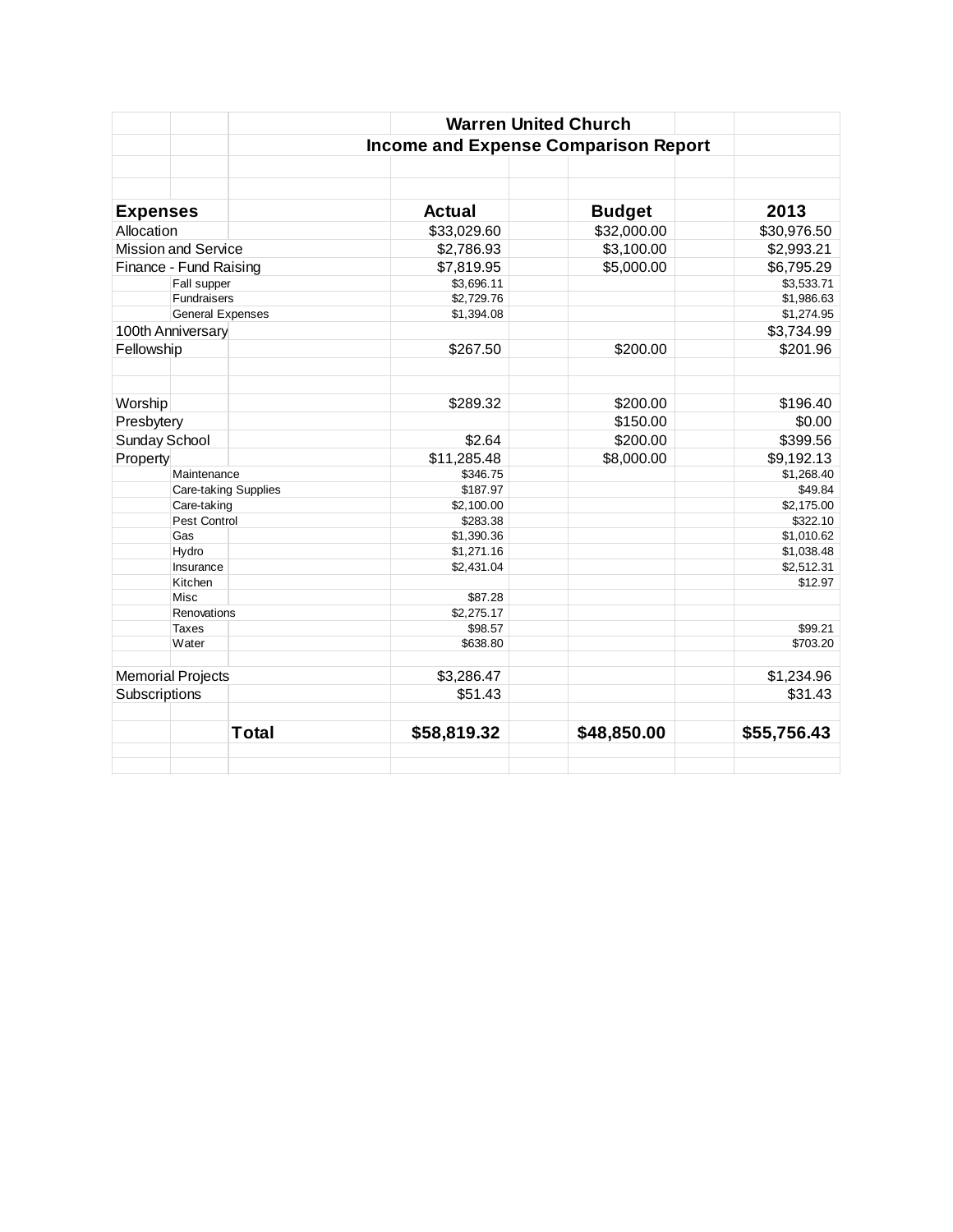## <span id="page-13-0"></span>**Meadow Lea Presbytery Report**

Presbytery met 4 times in 2014, as well as Conference. I was able to attend 2 of the presbytery meetings, and Conference. The first meeting was on the  $22<sup>nd</sup>$  of February. Bad weather turned us around as Betty and I tried to get to Stoney Mountain that day. We made a valiant effort, but a few miles east of Meadow Lea we decided it would be better to go home.

The second meeting was at Warren on the  $26<sup>th</sup>$  of April. I sent my regrets as I had other commitments that day. I gather from the minutes that they discussed the Comprehensive Review document. "Fishing on the Other Side". The United Church of Canada is facing great changes. It is facing major financial constraints and can no longer do things the way it has. Fishing on the Other Side is an introductory document that is to get people thinking about how we are to be the church in the future. This is a multistep process with the goal being to come to some decisions at General Council this summer.

This year's Conference felt like a big family reunion. Perhaps that is because this is my  $7<sup>th</sup>$ conference, or perhaps it was because there were no contentious issues or debates where a lot of parliamentary procedure was needed. Perhaps it was because it was in a rural community where we were royally welcomed. All the meals were really good and some included entertainment. The family reunion feeling started as soon as we got there. I usually assist with registration for Selkirk presbytery folk. I was looking after our presbytery, and next to me was the Cambrian rep. I realized after the president of Conference came and talked to him that he was Eric Matheson. I put two and two together and commented that his Dad and mine had grown up together as kids, and that I knew his brother Bill. We spent a lot of time talking about the farm and families.

We spent a lot of time worshiping, which was really nice. The worships were based around experiences of the Greenbelt Faith and Arts Festival held each August in England. Friday morning worship was based on the music of U2. It was enlightening.

The music this year was provided by a group of local musicians which included a young lad of 13 who plays 7 instruments, and really enjoys music. On Friday night he and two others entertained us with some old time music. He played the guitar on some as he accompanied a fiddle player and pianist. He played the fiddle on several and even played on two fiddles at once. One tucked under his chin and the other resting against his chest as he fingered the notes on the second and played the open strings on the upper. He is not as polished as he will be in a few years, but he is sure gifted and is willing to share his gifts. I made a point of thanking him. On Saturday lunch we were treated to a performance of the Ukrainian Dancers from Swan River. The whole troop came , right from very little to senior high or older. They put on quite a show and we were almost late getting the afternoon's meeting started.

Our theme speaker, Bruce Reyes Chow, former moderator of the Presbyterian Church U.S.A. addressed the court around 3 main areas:

· Session 1 – Friday morning: "Social Media, Ministry, and Digital Renovation"

· Session 2 – Friday evening: "Race, Diversity and Conversations That Matter"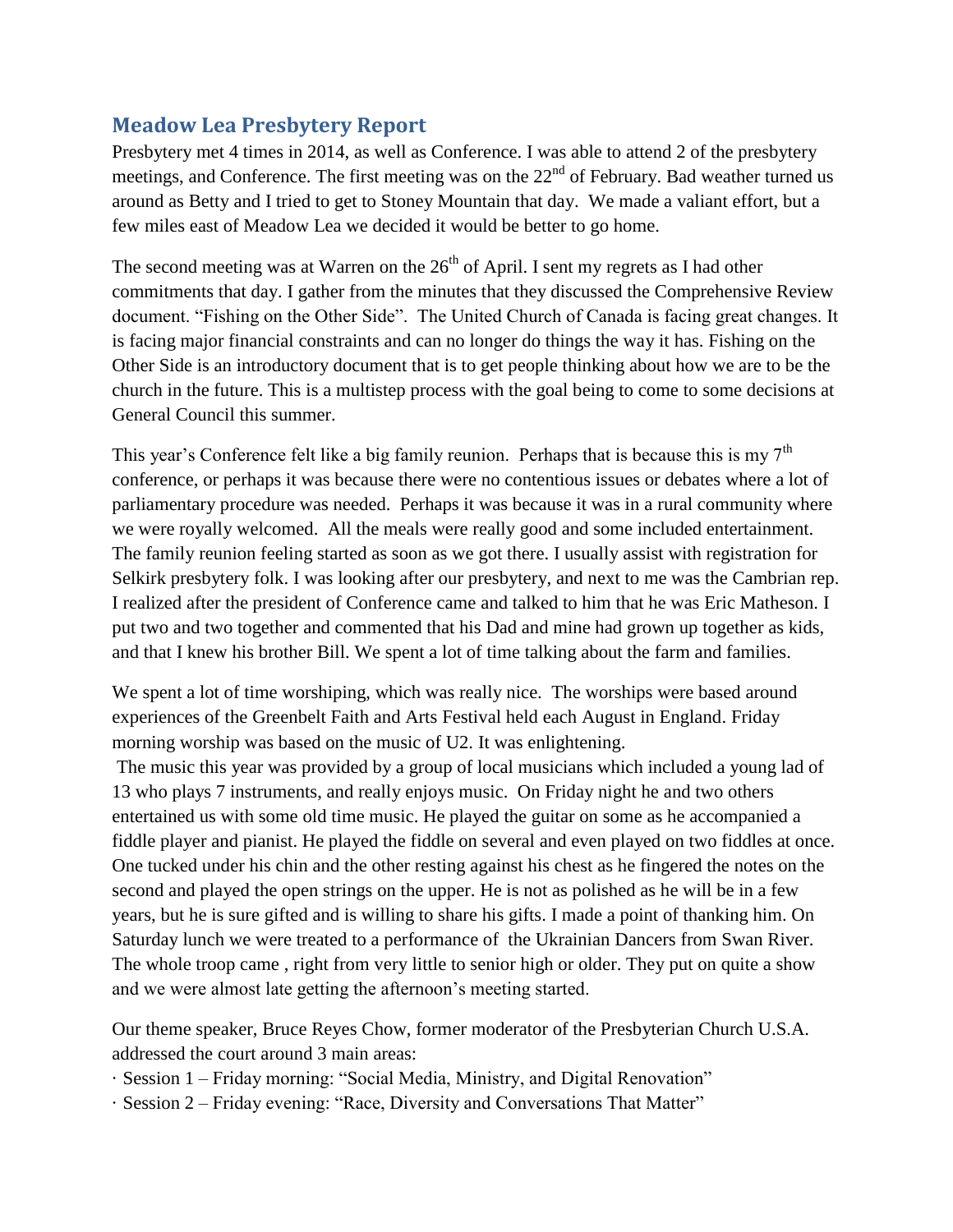· Session 3 – Saturday morning: "Young Adult and Denominational Change" We spent 2 one hour sessions looking at the recommendations of the Comprehensive review Task Group. I sensed a lot of concern and angst about this topic. General Council in August will have its hands full trying to come to the best decisions.

Perhaps as a sign of things to come Joey Dearborn (a young lay person from Agassiz Presbytery) was elected president elect for our Conference.

The third presbytery meeting was held on September  $27<sup>th</sup>$  at Netly Community Center. As a mixer at the start of the meeting we were asked to bring a coffee cup from home that we didn't mind giving to someone else. We were invited to give it to someone else and tell them a story about the cup. They could then give it to someone else if they wanted and could repeat the story or make up a different one. It was a good way to get to know the new people. The theme time was used to share what each committee of presbytery does and to encourage people to become involved. Betty Kelly was installed as Chair of Presbytery and there were 6 from our Pastoral Charge to share in that.

The last presbytery meeting was held November  $22<sup>nd</sup>$  at Little Britain. The theme speaker was Kathryn Hofley, Financial Development Officer of the United Church of Canada. Her presentation was titled "Where Do We Go From Here?" and is intended to help congregation consider how we use our gifts which have been given to us. . Some of her points of interest reminded us:

people give to people and not to budgets new tools are available to help energize discussions regarding finances there is no quick fix – the process is continuous and takes work we need to be willing to talk about money see giving as part of one's lifestyle – response to one's faith through the last number of decades there have been many shifts and challenges in 1939 70% of our people went to church on a regular basis and by 2009 this has shifted to 20% and the regular basis is once or twice a month. The base question we all struggle with is "Why should we give to YOU? Which is a powerful question when we live in a world where more and more charities are out there looking for donations. After lunch the business of presbytery was taken care of and we adjourned before 4:00 o'clock.

Of course there are always reports to be heard and business to be taken care of, but on the whole presbytery and conference are invigorating.

Thanks for giving me the opportunity to be your representative. Jim Warburton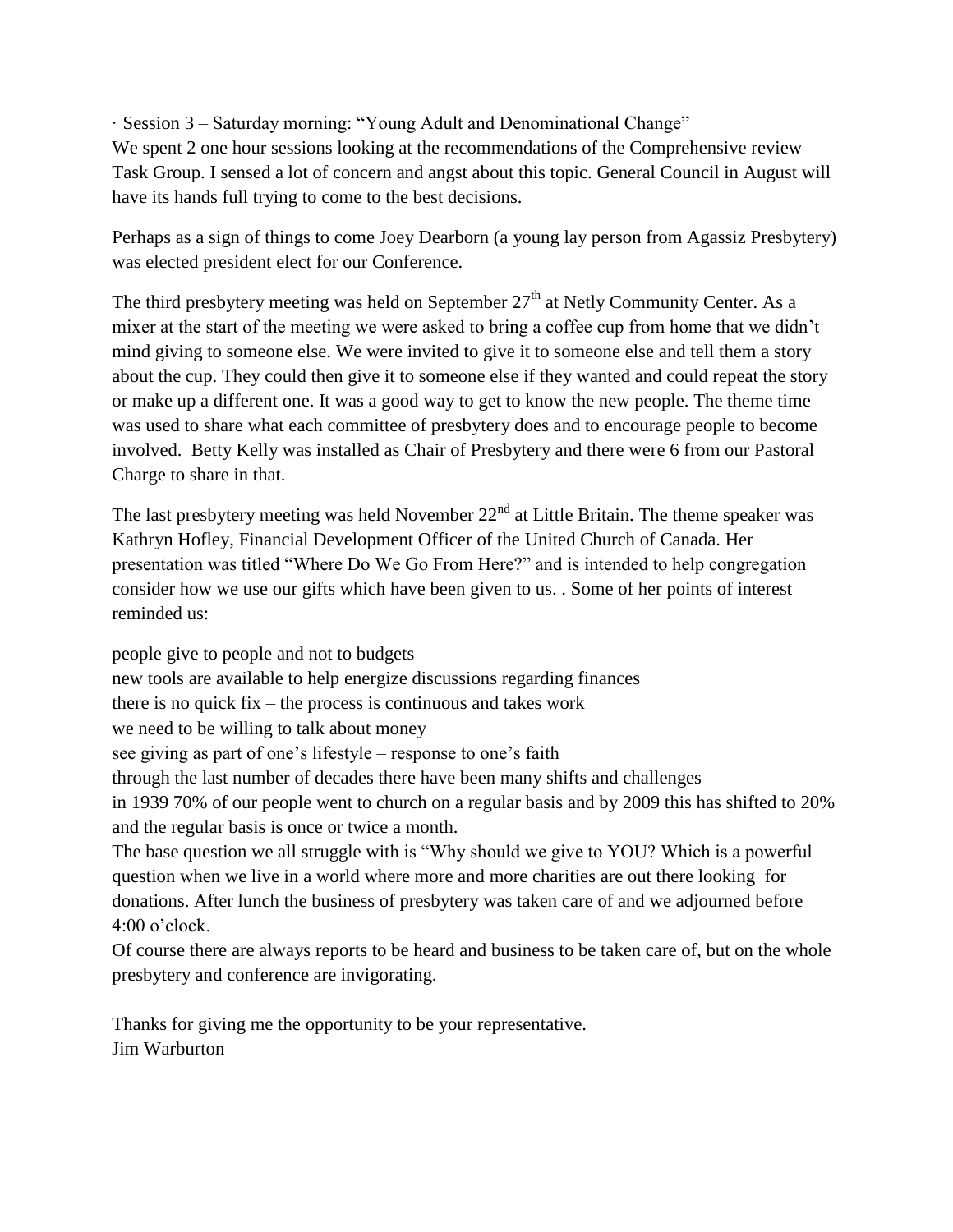### <span id="page-15-0"></span>**Meadow Lea United Church Chairperson's Report 2014**

Hello and Greetings everyone: YES, it is almost the end of January and time for annual reports once again. It's jaded and said way too often – but where does the time go? Last week at worship, while reminding people to submit their reports soon – we joked about recycling last year's reports. I actually did go back and read it. Even though it's too easy to simply reuse it, there are some important points that need to be said again. Annual reports should do several things: recognize the contributions that people have made, summarize where we are at now, and start us thinking about where we want our local church to be going in the next year or two.

It is important to remind ourselves again that it has been a good year and that our church community is active and healthy. Our worship services and special events provide us rich opportunities for relevant, meaningful worship, for community building and fun! As well as recording it here, we must all remember regularly throughout the year to thank each and every one of the people who are responsible for the small and not-so-small activities that keep everything flowing along smoothly. I was going to list everyone again who we need to thank – but was afraid I'd miss someone. I also realized that each person involved with Meadow Lea in any way brings their own unique gifts to our community, and deserves to be acknowledged. So whether you are the person who sets up communion, or clears the driveway, or drops off the bulletins, or turns on the heat, or plants the flowers, or sets up the Christmas decorations, or plays the organ, or says Hi to your neighbour on Sunday morning, or sits quietly in your pew … for any and all of these activities, and more –we offer you a sincere and collective thank you. I hope we take time some Sunday soon to name all the things we have done this past year that were meaningful? Things that made you feel glad that you'd come to church? things that were fun?

As we think about our hopes and dreams for Meadow Lea United Church in 2015, and even 2016 and 2017 (remember how fast time flies), I was recently reminded of the words in our New Creed: *"We believe in God: who has created and is creating".* As I think about what these lines in the Creed are saying to me and I read that God is continuing "*to work in us and others by the Spirit"* I wonder if that means we are being asked to keep our church the way it has always been. Or to work to help make it relevant and meaningful for 2015 – in Meadow Lea, in Warren – in rural Manitoba. I wonder what that looks like? I wonder what we might create new? We talked at worship this morning about what we could do with \$9000.00 besides buy a Super Bowl ticket. We had good ideas, but that is where the conversation stopped. I hope we continue to ask ourselves those questions. I hope we start asking what might we do to actually make it so. What is it that makes Meadow Lea United Church relevant and meaningful? How can we live up to God's call for us to be doing a new thing?

We know some things will be very different in the coming year. With the news that Robert and Heather are moving to Ontario it is obvious that it will be a year of change and transition. May we go through our last months together with joy and energy. As we turn to face the future, to wish them well, and then to take one more step along the world that is Meadow Lea United Church, may we do so with care, with love and with grace. Also let us remember the ever so important last lines from our Creed:

 *God is with us: we are not alone. Thanks be to God.*

Respectfully submitted by: Betty Kelly and Sandra Keen, Co-chair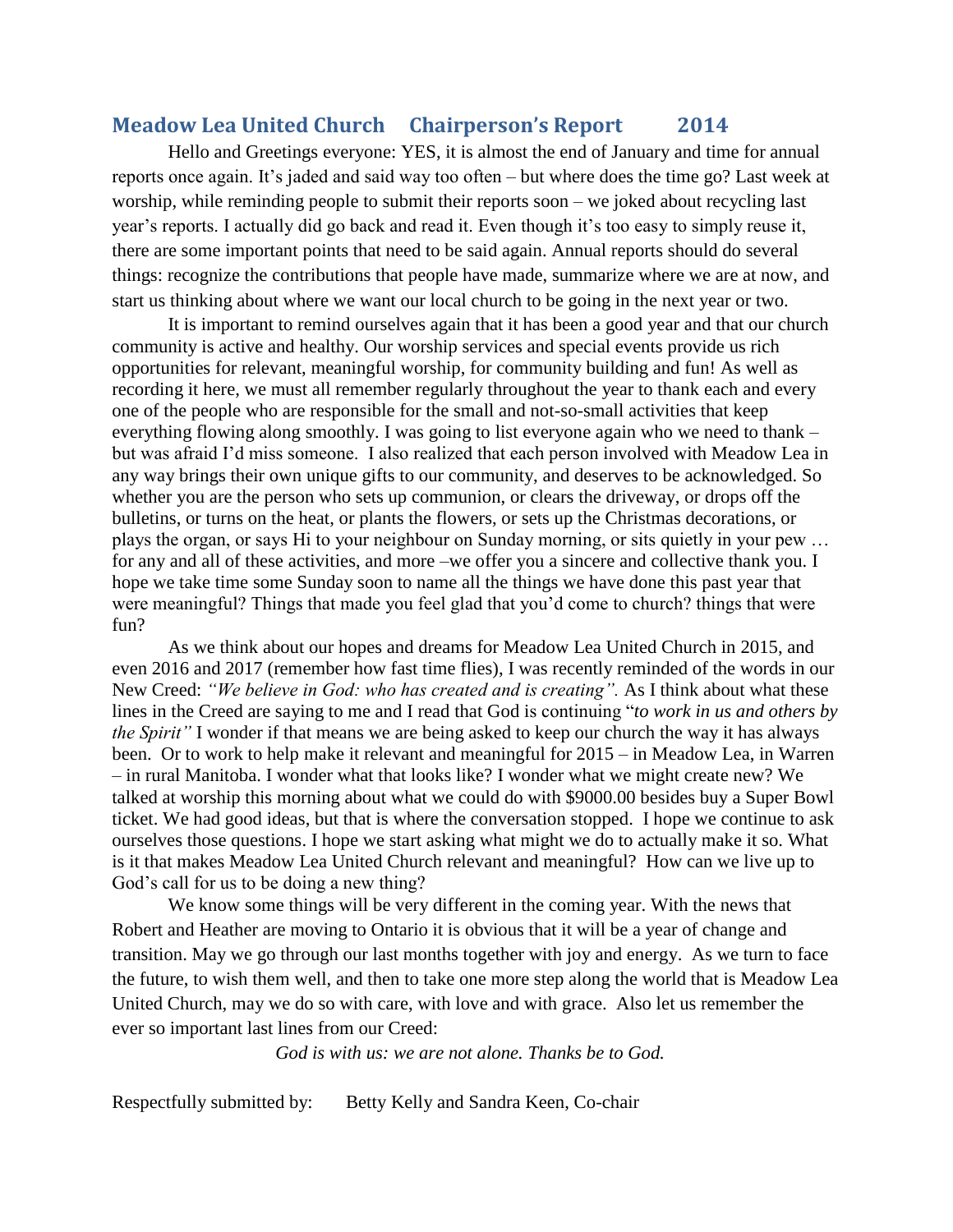## <span id="page-16-0"></span>**MEADOW LEA UNITED CHURCH FINANCIAL STATEMENT 2014**

#### INCOME EXPENSES

| <b>Starting Balance</b>  | \$38,952.25 | Warren/Meadow Lea Charge       | \$17,166.00 |
|--------------------------|-------------|--------------------------------|-------------|
| M & S                    | 1,122.00    | Presbytery Payment             | 617.40      |
| <b>Church Collection</b> | 8,121.38    | <b>Conference Registration</b> | 150.00      |
| Annual Canvass & PAR     | 8,655.98    | Hydro                          | 876.63      |
| Fundraising              | 1,985.82    | Insurance                      | 812.16      |
| Blessing Box (Sudan)     | 83.91       | M & S South Sudan              | 193.91      |
| <b>Blessing Box</b>      | 46.05       | M & S                          | 1,058.05    |
| Interest                 | 107.96      | Stamps & Misc.                 | 154.13      |
|                          |             | Organist                       | 1,000.00    |
|                          |             | Scholarships                   | 200.00      |
|                          |             | <b>Yard Maintenance</b>        | 600.00      |
|                          |             | Repairs                        | 141.25      |
|                          |             | Interlake Food Bank            | 100.00      |
|                          |             | Nova House                     | 100.00      |
|                          |             | Local M $& S$                  | 143.00      |
|                          |             | <b>Service Charges</b>         | 12.75       |
| <b>TOTAL</b>             | \$59,075.35 | <b>TOTAL</b>                   | \$23,325.28 |

| <b>INCOME</b>   | \$59,075.35 (Income Only \$20,123.10) |
|-----------------|---------------------------------------|
| <b>EXPENSES</b> | 23,325.28                             |

#### **TOTAL \$35,750.07**

Balance in Caisse Populaire as of December 31, 2014 With outstanding cheques and deposits

| Chequing             | \$8,694.78  |
|----------------------|-------------|
| Savings Plus (Manse) | 4,607.29    |
| Plan 24              | 22,949.05   |
| <b>TOTAL</b>         | \$36,251.12 |

Also on deposit \$5.00 share.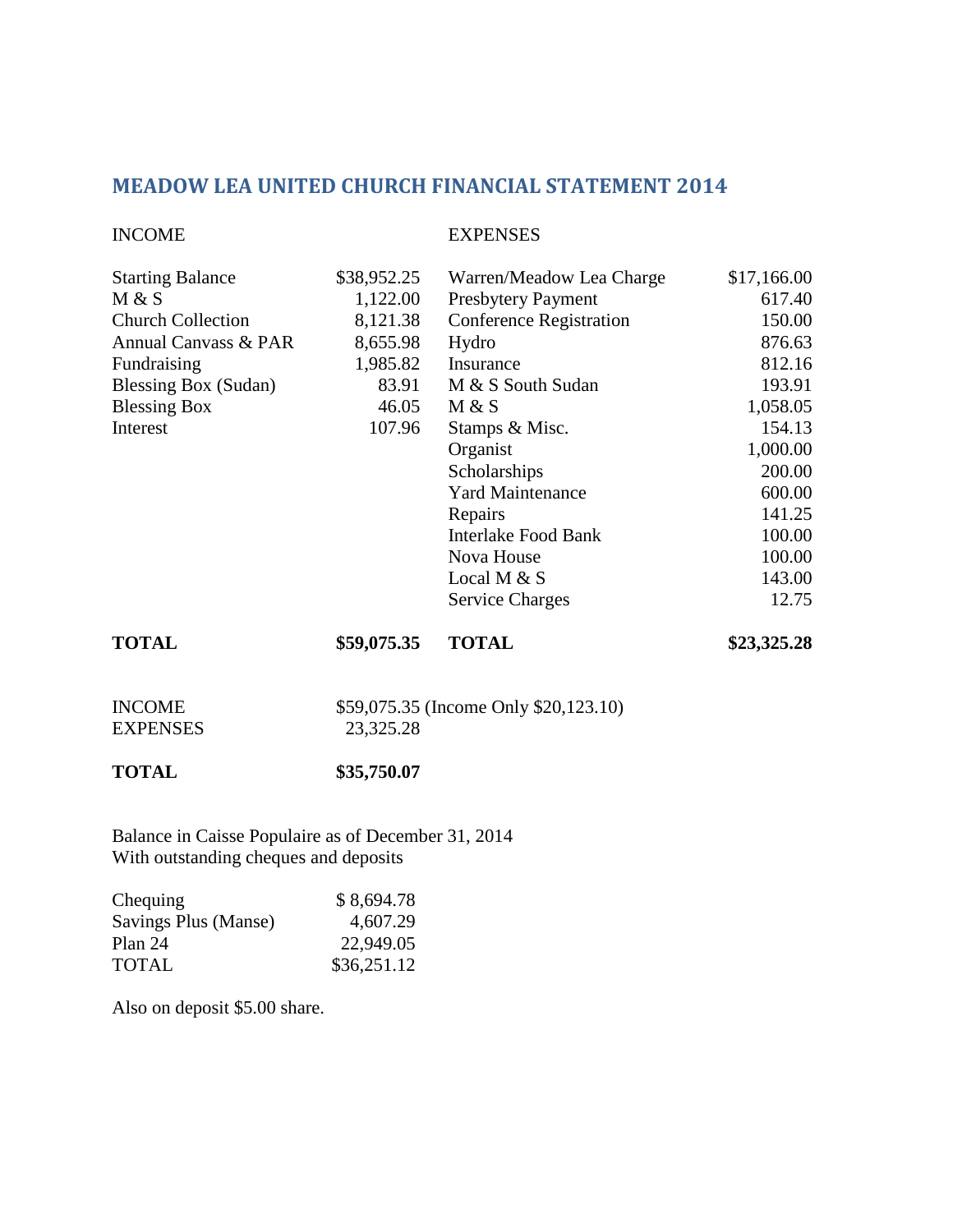## <span id="page-17-0"></span>**MEADOW LEA FINANCIAL SUMMARY 2006 – 2014**

| M & S                  | <b>Church Collection</b> | Canvass & PAR | <b>TOTAL</b> | Hydro                    |
|------------------------|--------------------------|---------------|--------------|--------------------------|
| \$1,122.00             | \$8,121.38               | \$8,655.98    | \$17,899.36  | 876.63<br>$\mathbb{S}^-$ |
| \$1,853.23             | \$8,703.80               | \$6,875.00    | \$17,432.03  | \$627.24                 |
| \$2,691.00             | \$7,315.05               | \$7,225.00    | \$17,231.05  | \$640.84                 |
| \$1,419.00             | \$6,513.63               | \$6,755.00    | \$14,687.63  | \$546.04                 |
| 864.00<br><sup>S</sup> | \$8,918.71               | \$8,629.53    | \$18,412.24  | \$1,145.67               |
| 620.00<br>S.           | \$9,121.25               | \$6,555.00    | \$16,296.25  | 98.04<br>S.              |
| 980.00<br>S.           | \$10,250.40              | \$4,155.00    | \$15,385.40  | \$1,015.00               |
| 864.00<br>\$.          | \$12,366.20              | \$4,165.00    | \$17,395.20  | \$2,134.50               |
| 839.61<br>\$.          | \$10,547.06              | \$3,980.00    | \$15,366.67  | \$529.00                 |
|                        |                          |               |              |                          |

\*Notation to hydro 2007 – 2009

-started budget plan in fall 2007

-ended in 2009 as there was too much of a variable and ended with large credit

## <span id="page-17-1"></span>**Meadow Lea Directory**

| <b>Meadow-Lea Directory</b> |                     |              |                               |
|-----------------------------|---------------------|--------------|-------------------------------|
|                             |                     |              |                               |
| <b>Name</b>                 | <b>Title</b>        | Phone#       | email address                 |
| <b>Bettly Kelly</b>         | Chair               | 204-243-2463 | betty@the-kellys.ca           |
| Sandra Keen                 | Co-Chair            | 204-375-6547 | sandra.k@xplornet.ca          |
| Darryl Brunger              | <b>ML</b> Elders    | 204-383-5154 | darrylbrunger@hotmail.com     |
| Jim Waburton                | <b>ML Elders</b>    | 204-243-2621 | warburton.js@highspeedcrow.ca |
| <b>Marilyn Vosters</b>      | <b>ML Elders</b>    | 204-375-6760 | mvosters16@hotmail.com        |
| Les Kelly                   | <b>ML Stewards</b>  | 204-243-2463 | les@the-kellys.ca             |
| Debbie Hildebrandt          | <b>ML Stewards</b>  | 204-375-6007 | flowerpower2663@hotmail.comn  |
| Sandra Keen                 | <b>ML Stewards</b>  | 204-375-6547 | sandra.k@xplornet.ca          |
| Darryl Brunger              | <b>ML Trustees</b>  | 204-383-5154 | darrylbrunger@hotmail.com     |
| <b>Betty Sorenson</b>       | <b>ML Trustees</b>  | 204-375-6609 |                               |
| Archie McRae                | <b>ML Trustees</b>  | 204-375-6597 | eamcrae@hotmail.com           |
| Edna McRae                  | Auditor             | 204-375-6597 | eamcrae@hotmail.com           |
| <b>Tammy Matthews</b>       | Secretary/Treasurer | 204-375-6053 | adtmatt@mts.net               |
| Les Kelly                   | <b>M&amp;P</b>      | 204-243-2463 | les@the-kellys.ca             |
| Sandra Keen                 | <b>M&amp;P</b>      | 204-375-6547 | sandra.k@xplornet.ca          |
| Jim Warburton               | Presbytery          | 204-243-2621 | warburton.js@highspeedcrow.ca |
|                             |                     |              |                               |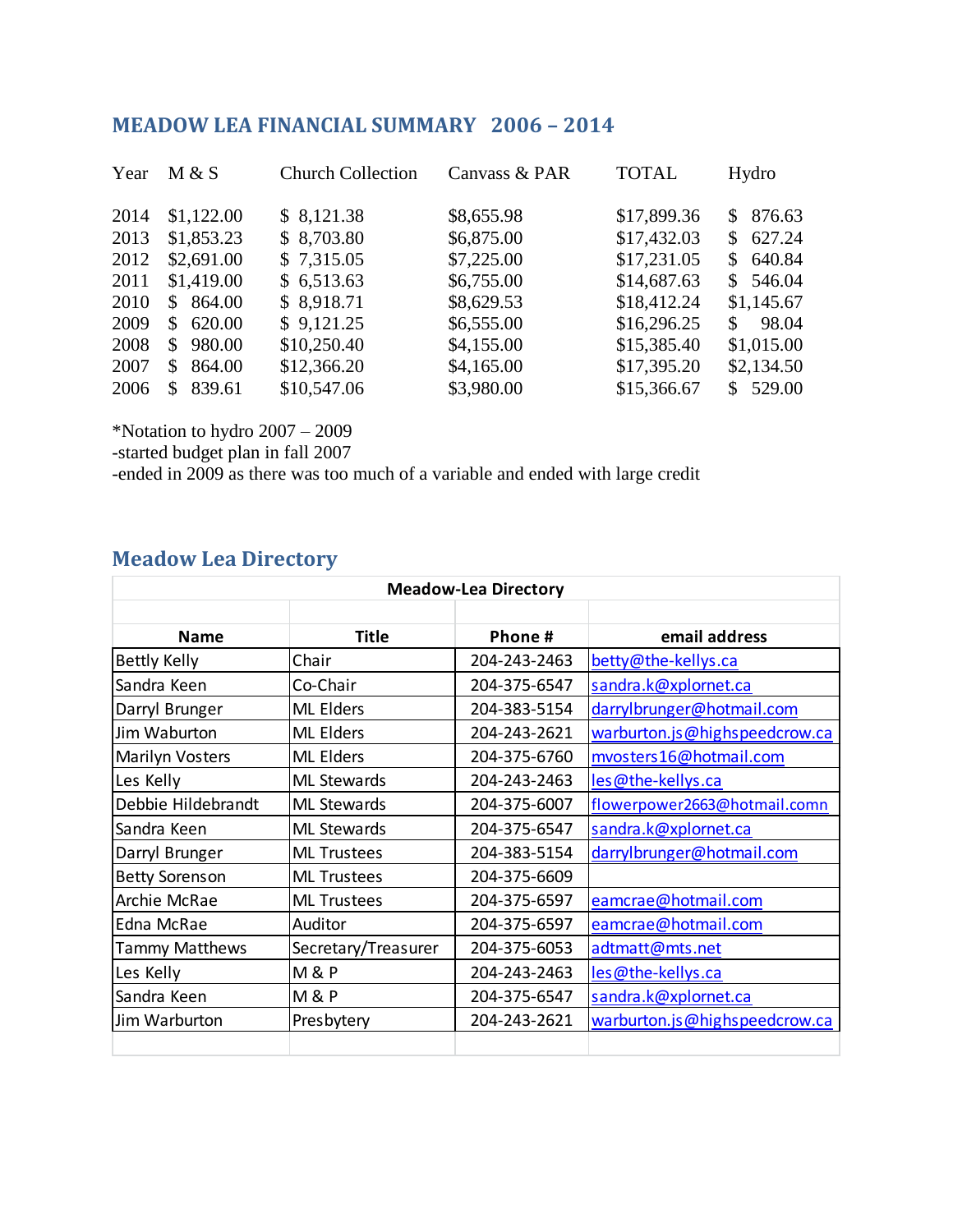#### <span id="page-18-0"></span>**MEADOW LEA UNITED CHURCH MEMORIAL FUND 2014**

| <b>TOTAL</b>  | \$4,033.10 | <b>TOTAL</b>      | \$4,033.10 |
|---------------|------------|-------------------|------------|
| Forward 2013  | 2,903.78   | Cash in Bank 2014 | 3,869.35   |
| <b>TOTAL</b>  | 1,129.32   | <b>TOTAL</b>      | 163.75     |
| Interest      | 22.31      |                   |            |
| Donations     | \$1,107.01 | Curtains          | \$163.75   |
| <b>INCOME</b> |            | <b>EXPENSES</b>   |            |

#### CAISSE POPULAIRE

| Chequing            | \$2,263.69 |
|---------------------|------------|
| <b>Savings Plus</b> | 1,605.66   |
| TOTAL               | \$3,869.35 |

Share on deposit \$5.00

#### **FUNDRAISING**

| <b>INCOME</b> |
|---------------|
|---------------|

#### **EXPENSES**

| Quiz Night           | \$323.50   | Groceries | \$192.68 |
|----------------------|------------|-----------|----------|
| Bike/Walk-athon      | 1,240.00   |           |          |
| <b>Funeral Lunch</b> | 615.00     |           |          |
| <b>TOTAL</b>         | \$2,178.50 |           |          |

#### **TOTAL INCOME \$1,985.82**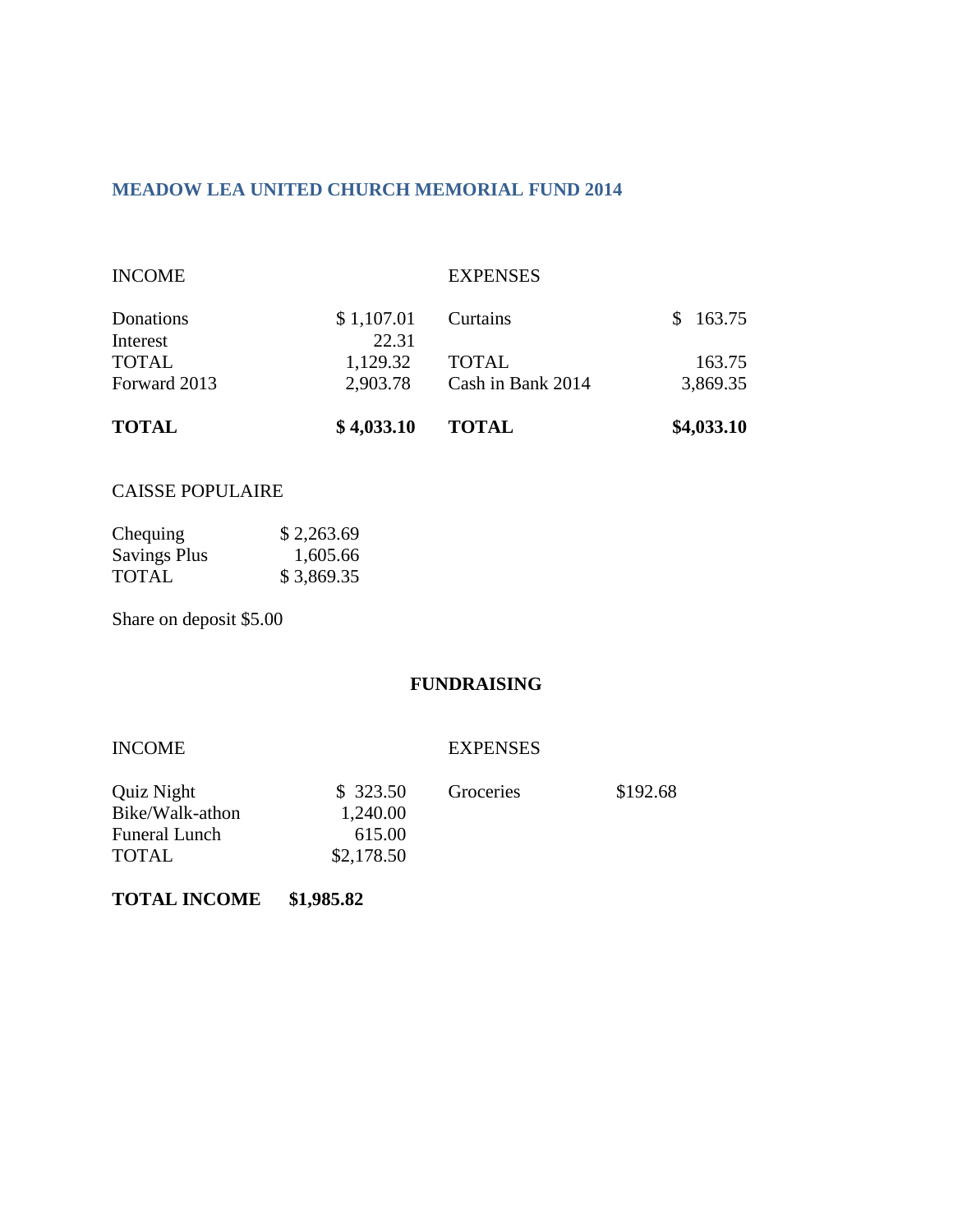## <span id="page-19-0"></span>**Baptism, Marriages and Burials**

#### **2014 Warren & Meadow Lea Baptisms**

Alana Matthews – daughter of Doug and Tammy Matthews

#### **2014 Warren and Meadow Lea Marriages**

Myles Bryan Lloyd Jones to Stephanie Mae Cheadle (Warren)

#### **2014 Warren and Meadow Lea Burials**

Faye Ethel May MacMillan (nee Windsor) – Meadow Lea Norma Catherine Hogg – Warren Marion Grace Gwendolyn MacMillan (Stevens) – Meadow Lea Stanley Peltz – Warren Blanche Tully – Meadow Lea

## <span id="page-19-1"></span>**Mission and Service Report 2014 Warren United Church**:

| 2014 Contributions:                                           | \$2,650.00 |
|---------------------------------------------------------------|------------|
| Sudan Special Appeal:                                         | 136.90     |
| Warren United: Total Mission and Service Donation:            | \$2,786.90 |
| <b>Meadow Lea United Church:</b>                              |            |
| 2014 Contributions:                                           | \$1,058.05 |
| Sudan Special Appeal:                                         | 193.91     |
| <b>Meadow Lea United: Total Mission and Service Donation:</b> | \$1,251.96 |

#### **Total Warren- Meadow Lea Pastoral Charge M&S donation for 2014: \$4,038.86**

Submitted by Vel Dbeuckelaere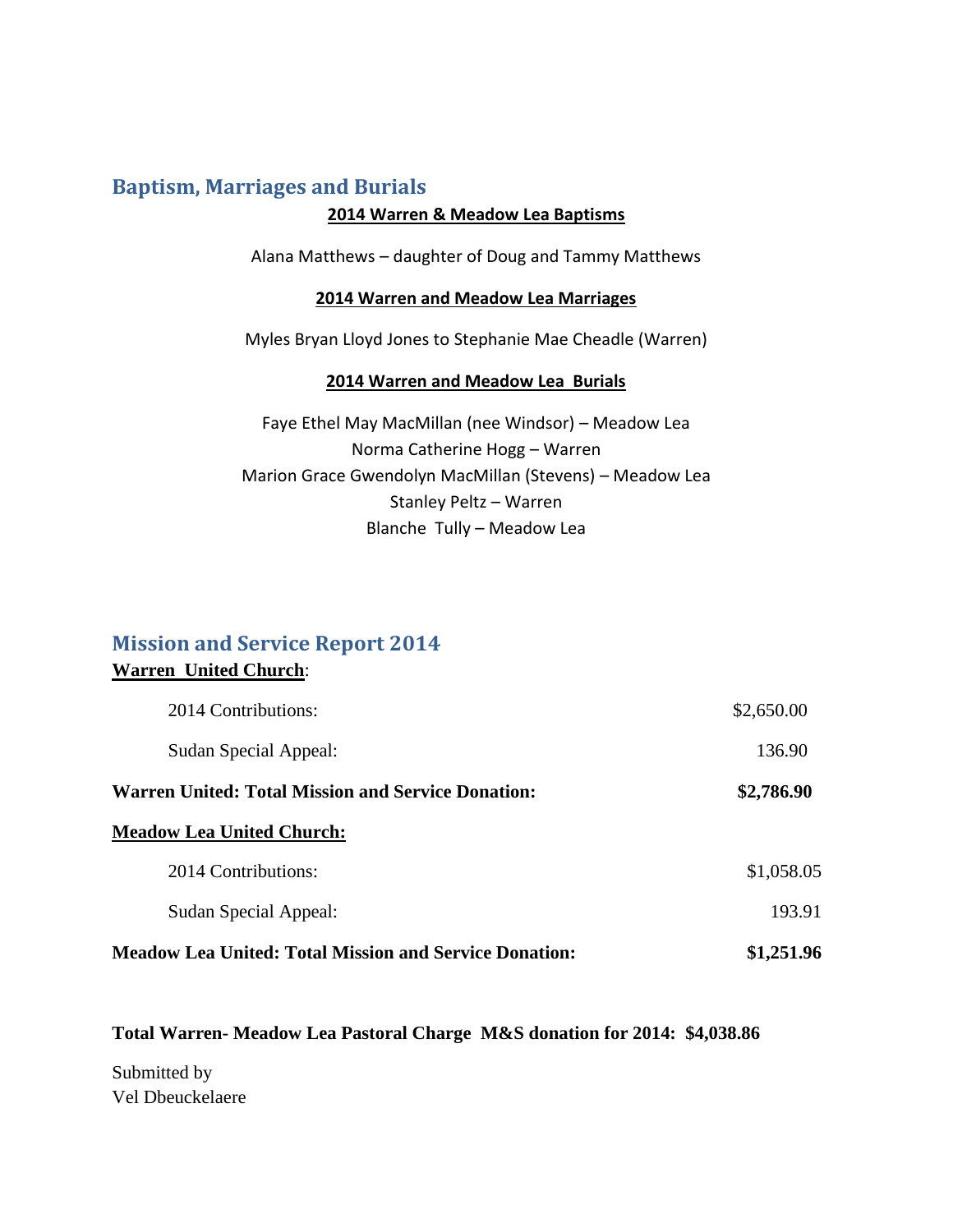## <span id="page-20-1"></span><span id="page-20-0"></span>**Warren-Meadow Lea Pastoral Charge**

## **Financial Statement**

### *January 1, 2014 to December 31, 2014*

#### **Income:**

| Allotment:          |                                     |             |             |
|---------------------|-------------------------------------|-------------|-------------|
|                     | Warren:                             | \$31,883.00 |             |
|                     | Meadow Lea:                         | 17,166.00   |             |
|                     | Selkirk Presb. Allotment:           | 1,764.00    |             |
|                     | M&S Sudan Relief                    | 136.90      |             |
|                     | <b>Bank Interest</b>                | 252.34      |             |
|                     | <b>M&amp;S Donations</b>            | 2,650.03    |             |
|                     | Misc. Income                        | 724.00      |             |
| <b>Total Income</b> |                                     |             | \$54,576.27 |
| <b>EXPENSES:</b>    |                                     |             |             |
|                     | Minister's wages & benefits (ADP)   | \$35,281.68 |             |
|                     | Mileage                             | 2,577.06    |             |
|                     | Secretary:                          | 4,400.00    |             |
|                     | Office:                             | 2,496.65    |             |
|                     | Telephone (cell, internet & phone): | 2,446.20    |             |
|                     | Selkirk Presb.:                     | 1,764.00    |             |
|                     | <b>M&amp;S:</b>                     | 2,650.03    |             |
|                     | Donations                           | 861.00      |             |
|                     | M&S Sudan Relief                    | 136.90      |             |

| Fellowship (Outdoor services) | 114.21 |
|-------------------------------|--------|
| Mileage Sunday Supply         | 38.54  |
| Sunday Supply                 | 150.00 |
| Misc.                         | 182.50 |

| <b>Total Expenses:</b> | \$53,098.77 |
|------------------------|-------------|
| <b>Balance:</b>        | \$1,477.50  |

**Dec. 31, 2014 Bank Balances:**